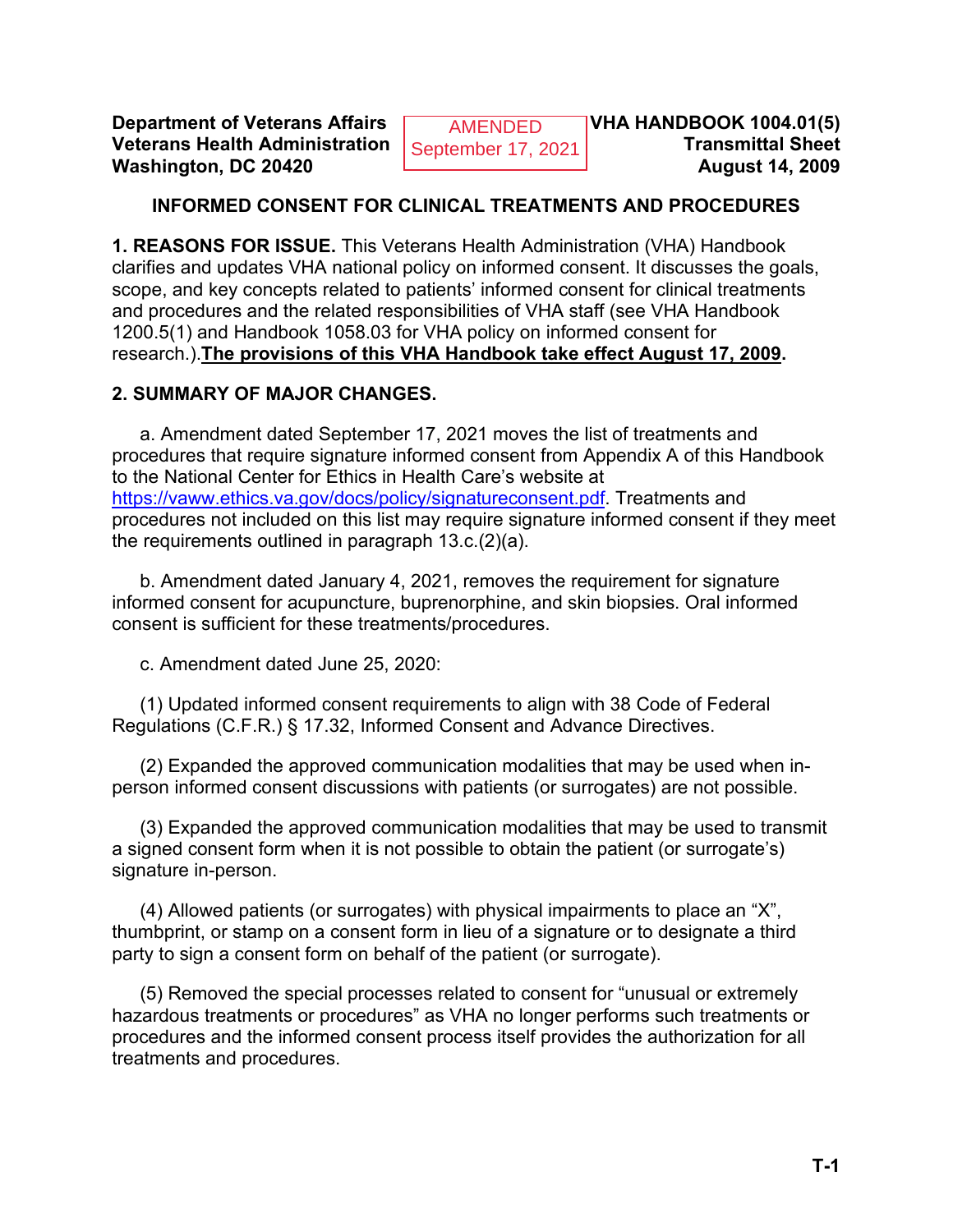(6) Removed the requirements related to the withdrawal and withholding of lifesustaining treatment for patients who lack decision making capacity and have no surrogate as these requirements are included in VHA Handbook 1004.03, Life-Sustaining Treatment Decisions: Eliciting, Documenting, and Honoring Patients' Values, Goals, and Preferences.

(7) Allowed the practitioner to delegate the responsibility of providing clinical information during the informed consent discussion to other trained personnel. The practitioner must personally verify with the patient (or surrogate) that the patient (or surrogate) has been appropriately informed and voluntarily consents to the treatment or procedure.

d. Amendment dated April 4, 2019:

(1) Removed the requirement to provide written educational materials to patients recommended for Human Immunodeficiency Virus (HIV) testing, as this requirement was removed with the publication of VHA Directive 1113, Testing for Human Immunodeficiency Virus in Veterans Health Administration Facilities, dated May 5, 2015.

(2) Removed the requirement for specific documentation of informed consent for tests for HIV and sexually transmitted diseases. An informed consent discussion is still required for tests for HIV and sexually transmitted diseases.

(3) Removed the requirement for signature informed consent for joint aspiration. Oral informed consent for joint aspiration is sufficient. Signature informed consent for joint injections is still required.

e. Amendment dated September 20, 2017 removed the requirement for specific documentation of informed consent for tests for Hepatitis B (HBV) and Hepatitis C (HCV). An informed consent discussion is still required for tests for HBV and HCV.

f. When it was published on August 14, 2009, VHA Handbook 1004.01:

(1) Incorporated new regulatory changes as follows:

(2) Extended the time period during which a signed consent document remains valid from 30 to 60 days;

(3) Eliminated the requirement for a third-party witness (except in specific circumstances);

(4) Expanded the types of practitioners authorized to obtain informed consent;

(5) Eliminated the signature consent requirement for Human Immunodeficiency Virus (HIV) testing; and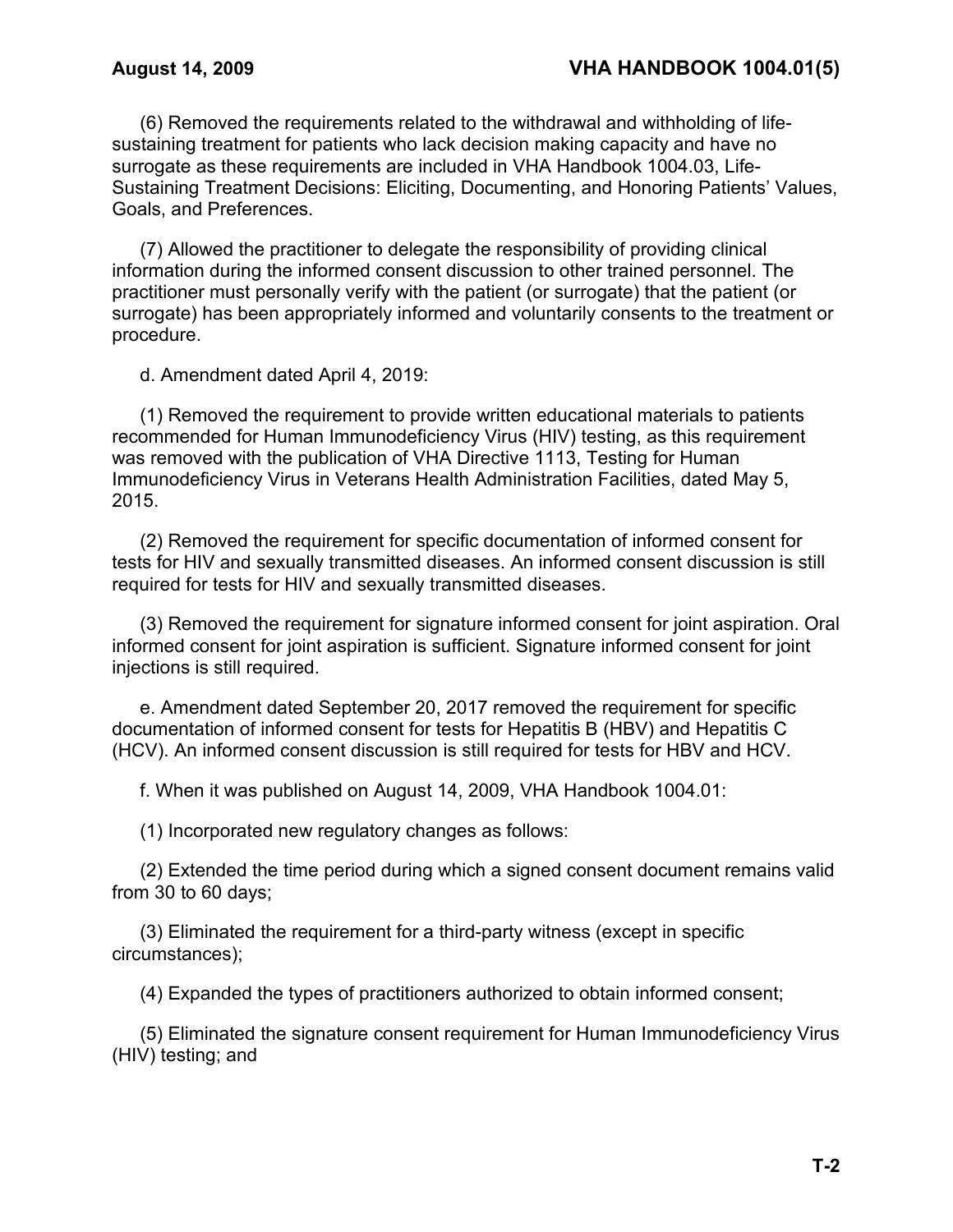(6) Eliminated the requirement for mandatory pre-test and post-test counseling for HIV.

(7) Mandated the use of iMedConsent<sup>TM</sup> software program to document the informed consent process (except in specific circumstances) and, if iMedConsentTM cannot be used, mandates the use of Department of Veterans Affairs (VA) Form 10-431a, "Consent for Clinical Treatment or Procedure," or VA Form 10-0431b, "Consent for Transfusion of Blood Products," General Services Administration (GSA) Optional Form (OF) 522, "Authorization for Administration of Anesthesia and Performance of Operations," can no longer be used to document informed consent.

(8) Eliminated the signature consent requirement for medical care delivered by home telehealth, unless the medical care delivered meets the usual requirements for signature consent.

(9) Ascribed responsibilities to the National Center for Ethics in Health Care.

(10) Clarified informed consent procedures for collecting and releasing evidentiary materials and the requirement for signature informed consent for forensic examination.

(11) Clarified informed consent requirements and procedures for disclosure of protected information under Title 38, United States Code, Section (U.S.C.), Section 7332, (i.e., HIV test results, sickle cell disease, and alcohol and substance abuse).

(12) Clarified procedures for obtaining informed consent from patients when testing is needed to treat an employee who has experienced an occupational exposure to the bodily fluids of the patient.

**3. RELATED ISSUES.** VHA Handbook 1004.02, Advance Care Planning and Management of Advance Directives, dated December 24, 2013; VHA Handbook 1004.03, Life-Sustaining Treatment Decisions: Eliciting, Documenting, and Honoring Patients' Values, Goals, and Preferences, dated January 17, 2017; VHA Handbook 1004.05, iMedConsent™, dated December 10, 2014; and VHA Directive 1005, Informed Consent for Long-Term Opioid Therapy for Pain, dated May 13, 2020.

**4. RESPONSIBLE OFFICE:** National Center for Ethics in Health Care (10E1E) is responsible for the contents of this Handbook. Questions are to be addressed to the Center at [vhaethics@va.gov](mailto:vhaethics@va.gov) or (202) 632-8457.

**5. DOCUMENTS RESCINDED.** VHA Handbook 1004.1, dated January 29, 2003, is rescinded.

**6. RECERTIFICATION.** This document is scheduled for recertification on or before the last working day of August 2014. This VHA directive will continue to serve as national VHA policy until it is recertified or rescinded.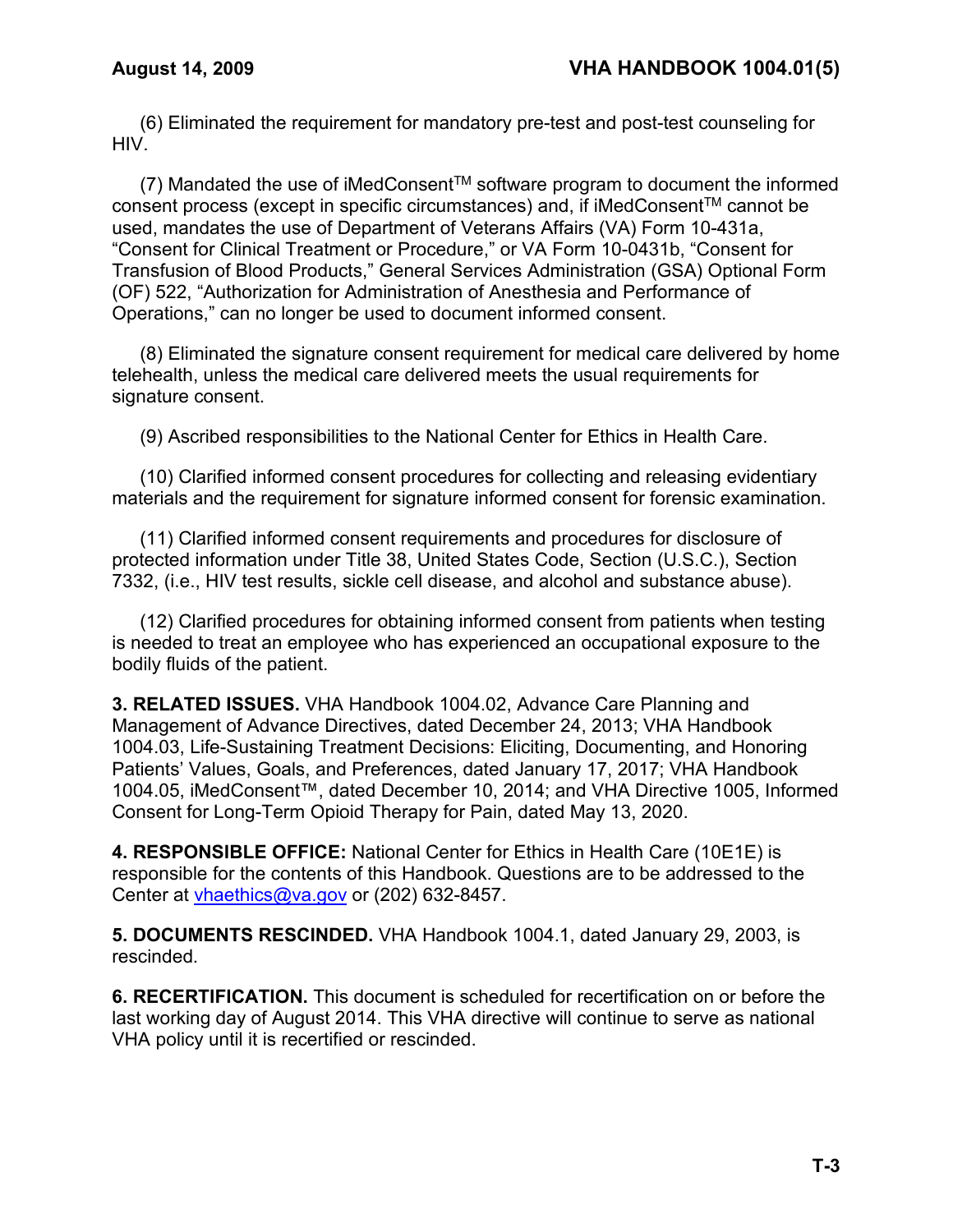## **BY DIRECTION OF THE OFFICE OF THE UNDER SECRETARY FOR HEALTH:**

/s/ Gerald M. Cross, MD, FAAFP Acting Under Secretary for Health

**DISTRIBUTION**: E-mailed to the VHA Distribution List 8/14/09

*NOTE: All references herein to VA and VHA documents incorporate by reference subsequent VA and VHA documents on the same or similar subject matter.*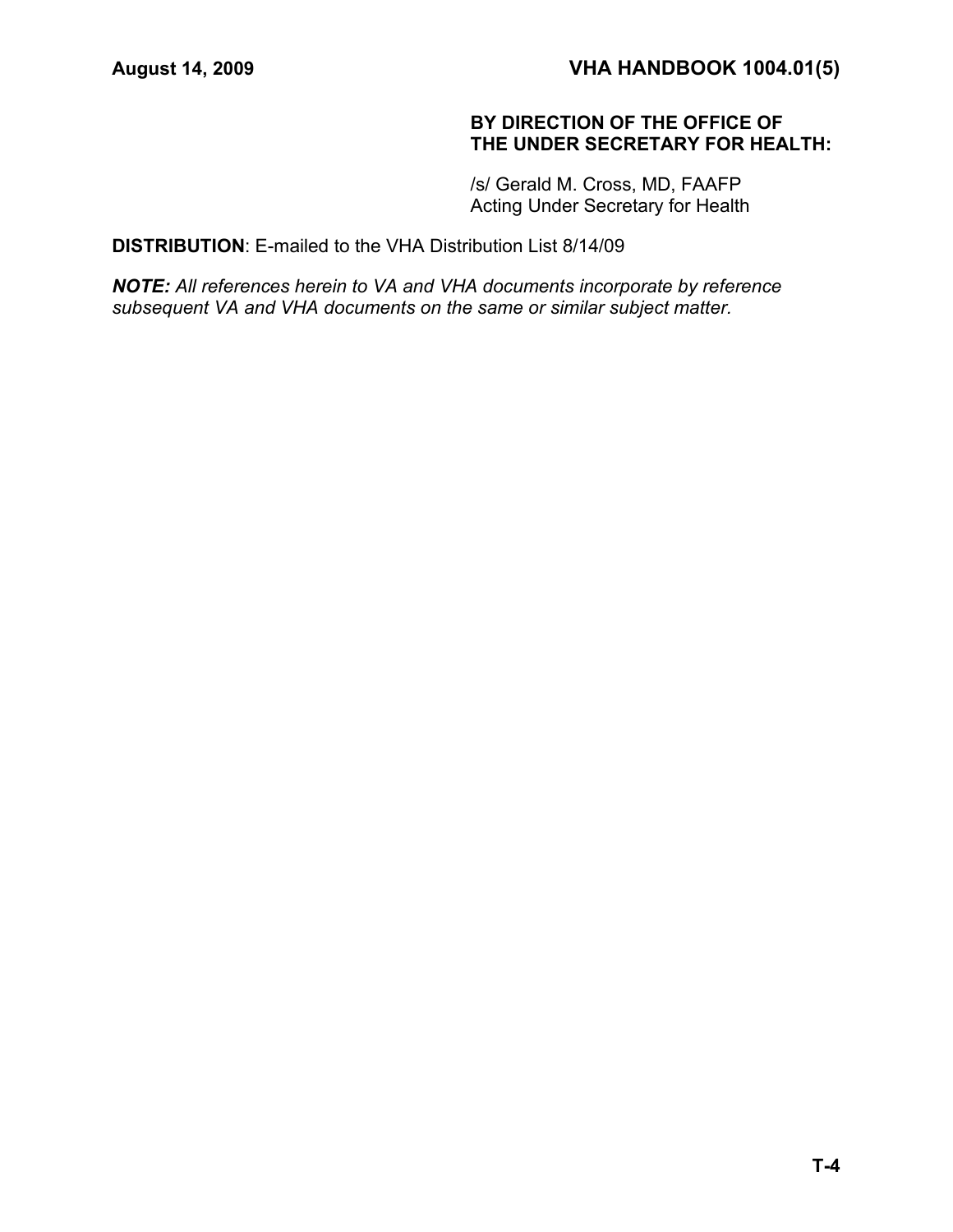# **CONTENTS**

# **INFORMED CONSENT FOR CLINICAL TREATMENTS AND PROCEDURES**

| 5. RESPONSIBILITIES OF THE NATIONAL CENTER FOR ETHICS IN HEALTH CARE |
|----------------------------------------------------------------------|
| 6. RESPONSIBILITIES OF THE VHA OFFICE OF PATIENT CARE SERVICES  4    |
|                                                                      |
| 8. RESPONSIBILITIES OF THE VETERANS INTEGRATED SERVICE NETWORK       |
|                                                                      |
|                                                                      |
|                                                                      |
|                                                                      |
|                                                                      |
|                                                                      |
|                                                                      |
|                                                                      |
| (1) TREATMENTS AND PROCEDURES THAT REQUIRE ONLY ORAL INFORMED        |
| (2) TREATMENTS AND PROCEDURES THAT REQUIRE SIGNATURE CONSENT<br>10   |
| D. WHEN THE PATIENT CHOOSES AN ALTERNATIVE TREATMENT, INCLUDING      |
|                                                                      |
| A. IDENTIFYING A HEALTH CARE AGENT OR AUTHORIZED SURROGATE  13       |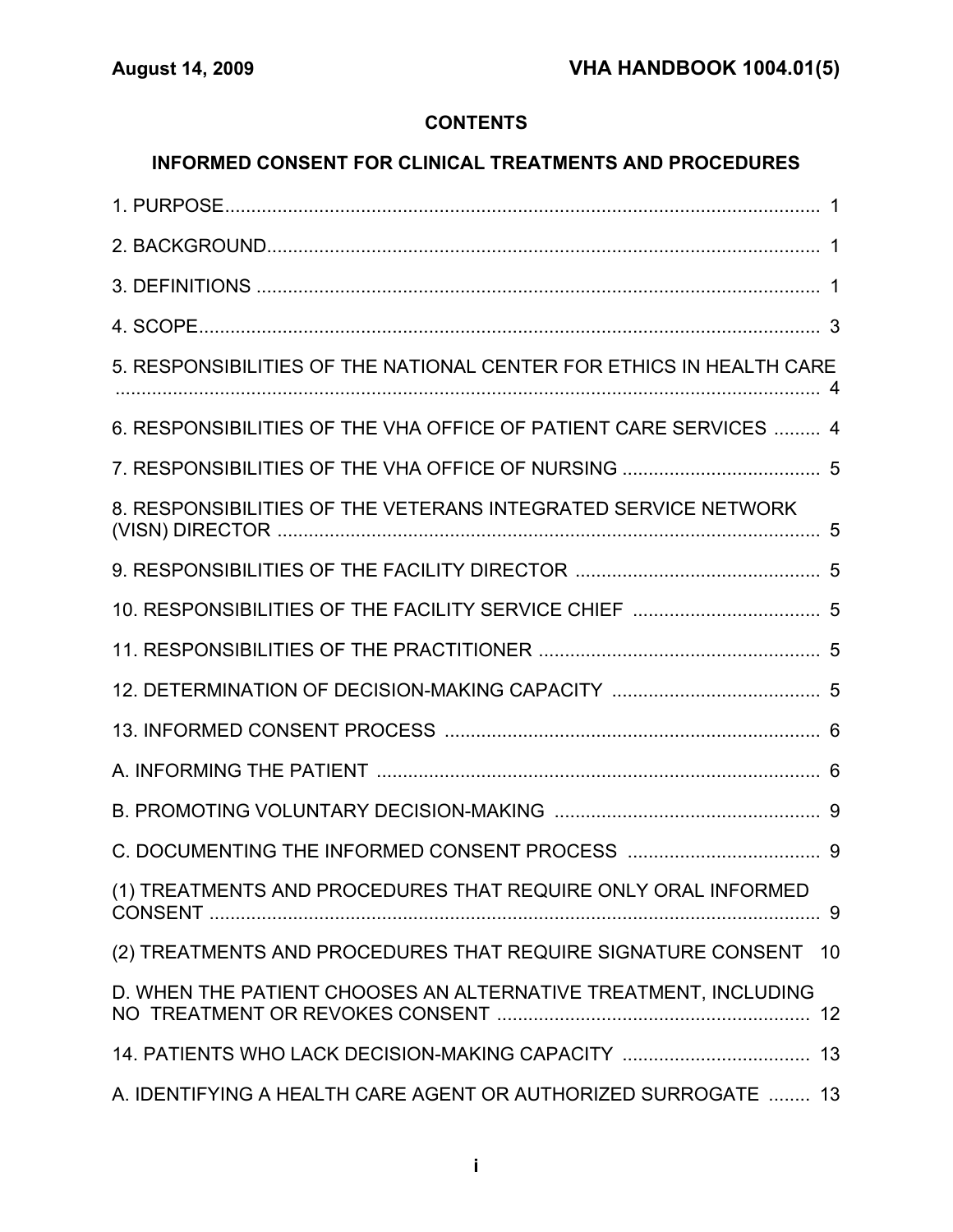| (1) WHEN A HEALTH CARE AGENT IS AUTHORIZED AND AVAILABLE  13         |    |
|----------------------------------------------------------------------|----|
| (2) WHEN NO HEALTH CARE AGENT IS AUTHORIZED AND AVAILABLE  13        |    |
|                                                                      |    |
| (4) DISAGREEMENT BETWEEN SURROGATES AT THE SAME PRIORITY LEVEL<br>13 |    |
| (5) DOCUMENTATION OF THE PROCESS IN IDENTIFYING AN AUTHORIZED        |    |
|                                                                      |    |
|                                                                      |    |
| (1) TREATMENTS AND PROCEDURES THAT DO NOT REQUIRE SIGNATURE          | 14 |
| (2) TREATMENTS AND PROCEDURES THAT REQUIRE SIGNATURE CONSENT         | 15 |
| (3) WITHHOLDING OR WITHDRAWAL OF LIFE-SUSTAINING TREATMENT  15       |    |
|                                                                      |    |
|                                                                      |    |
| B. FORCED ADMINISTRATION OF PSYCHOTROPIC MEDICATION  19              |    |
| C. CONSENT FOR COLLECTION AND RELEASE OF EVIDENTIARY INFORMATION     |    |
| D. CONSENT FOR DISCLOSURE OF TITLE 38 UNITED STATES CODE (U.S.C.)    |    |
| E. CONSENT FOR TESTING OF A SOURCE PATIENT AFTER AN OCCUPATIONAL     |    |
| F. CONSENT FOR TREATMENTS OR PROCEDURES DELIVERED USING              |    |
|                                                                      |    |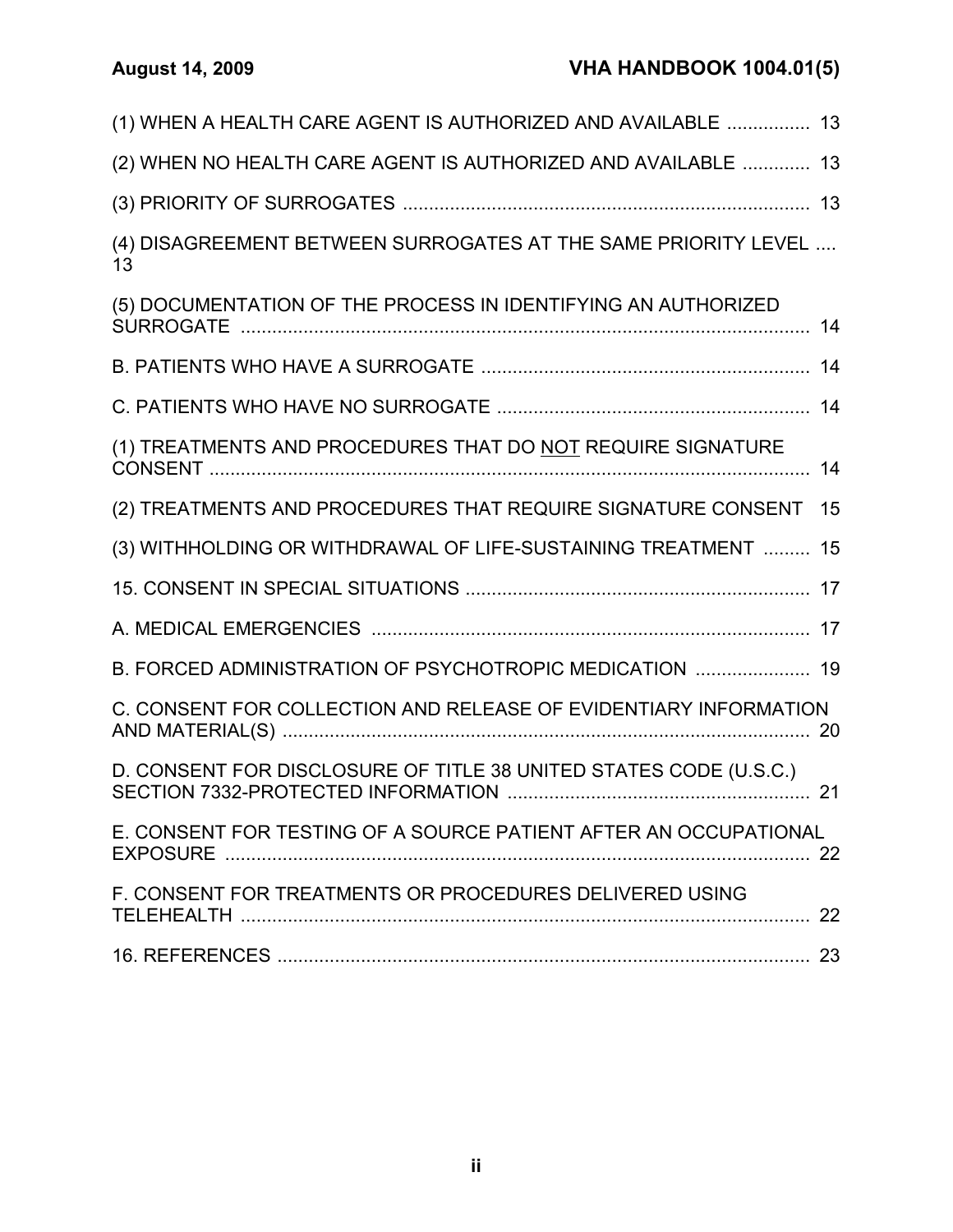## **INFORMED CONSENT FOR CLINICAL TREATMENTS AND PROCEDURES**

## **1. PURPOSE**

This Veterans Health Administration (VHA) Handbook clarifies and updates VHA's national policy on informed consent. It discusses the goals, scope, and key concepts related to patients' informed consent for clinical treatments and procedures and the related responsibilities of VHA staff (see VHA Handbook 1200.05(1) and VHA Handbook 1058.03 for VHA policy on informed consent for research.).

## **2. BACKGROUND**

VHA is committed to providing a health care environment that supports respect for patients and protects their right to autonomous, informed participation in health care decisions. These essential elements of quality health care are formalized in this national policy that establishes a process for informing patients about health care options and obtaining their consent prior to treatment.

## **3. DEFINITIONS**

a. **Best Interests.** Best Interests are the standards to be used by surrogate decision makers to guide health care decisions when the patient's specific values and wishes are unknown. The surrogate, together with the health care team, uses this standard to determine the optimal outcomes for the patient and the interventions most likely to produce them. In making that determination the surrogate must take into account the patient's cultural, ethnic, and religious perspectives, if known.

b. **Close Friend.** A "close friend" is considered any person 18 years or older who has shown care and concern for the patient's welfare and is familiar with the patient's activities, health and religious beliefs, and values. The close friend must present a signed, written statement (to be placed in the patient's electronic health record) describing (with specific examples) that person's relationship to, and familiarity with, the patient. Social Work Service, or other staff, must verify and document in the patient's electronic health record that this requirement has been met.

c. **Coercion.** Coercion is defined as influencing, or attempting to influence, the patient's (or surrogate's) choice of treatment by use of threat(s), inducement(s), or misleading information.

d. **Competency.** In relation to decision-making capacity, competency is a legal determination made by a court of law that a patient has the requisite capacities to make a medical decision. *NOTE: This is in contrast to the term "decision-making capacity," which is a clinical determination made by the practitioner.*

e. **Decision-Making Capacity.** Decision-making capacity is a clinical judgment about a patient's ability to make a particular type of health care decision at a particular time. In clinical practice (and law), a patient's decision-making capacity is generally presumed; however, when the patient's medical condition or observed behavior raises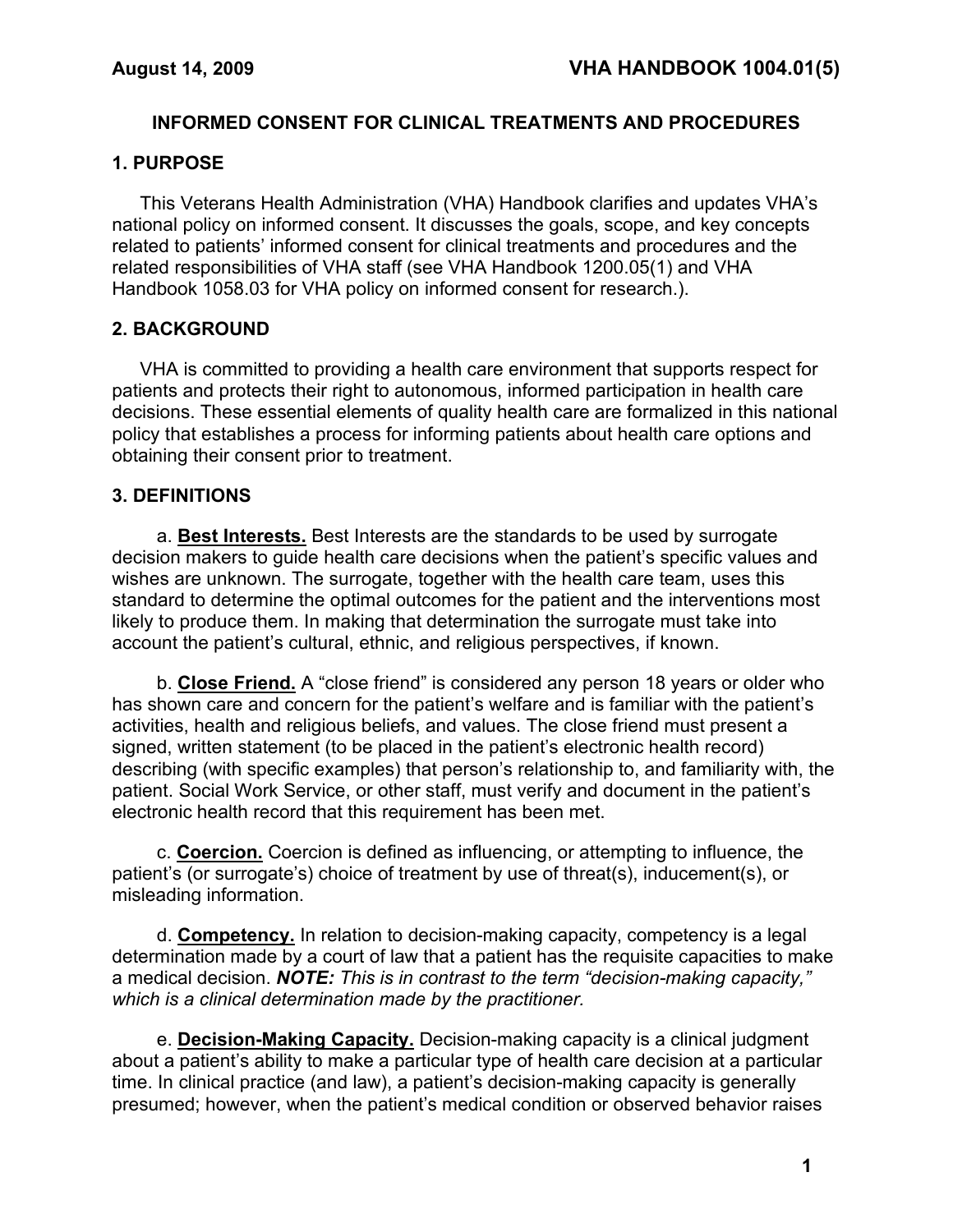questions about the patient's decision-making capacity, the responsible practitioner must make an explicit determination based on an assessment of the patient's ability to do all of the following

(1) Understand the relevant information;

(2) Appreciate the situation and its consequences;

(3) Reason about treatment options; and

(4) Communicate a choice. *NOTE: In contrast, "competence" is a legal determination made by a court of law.*

f. **Health Care Agent.** A health care agent (HCA) is a person selected by the patient and named in a Durable Power of Attorney for Health Care (DPAHC) to make health care decisions on the patient's behalf if, or when, that individual cannot do so. In VHA, a HCA is first in the hierarchy of surrogate decision makers and is authorized to make decisions about all types of health care on the patient's behalf. (See VHA Handbook 1004.02 and Department of Veterans Affairs (VA) Form 10-0137, VA Advance Directive: Living Will and Durable Power of Attorney for Health Care (DPAHC)).

g. **Human Immunodeficiency Virus (HIV) testing.** For the purposes of this Handbook, HIV testing refers to tests that are designed to determine whether a patient is infected with HIV. *NOTE: Tests that are used to help manage patients who are already known to have HIV disease are not considered HIV tests.*

h. **Legal Guardian.** A legal guardian is a person appointed by a court of appropriate jurisdiction to make decisions, including medical decisions, for an individual who has been judicially declared to be incompetent. The appointment may be of limited duration. Under VHA policy, legal guardians have the same authority to make health care decisions as any surrogate authorized under VHA policy. *NOTE: Financial or other types of limited guardianship do not always include the authority to make health care decisions.* 

i. **Next-of-Kin.** Next-of-kin refers to a relative (18 years of age or older) of the patient who may act as surrogate in the following order of priority, as specified in Title 38 Code of Federal Regulations (CFR) §17.32: spouse, child, parent, sibling, grandparent, grandchild.

j. **Practitioner.** A practitioner is defined as any physician, dentist, or health care professional granted specific clinical privileges to perform the treatment or procedure. For the purpose of this Handbook, the term practitioner also includes:

(1) Medical and dental residents, regardless of whether they have been granted specific clinical privileges; and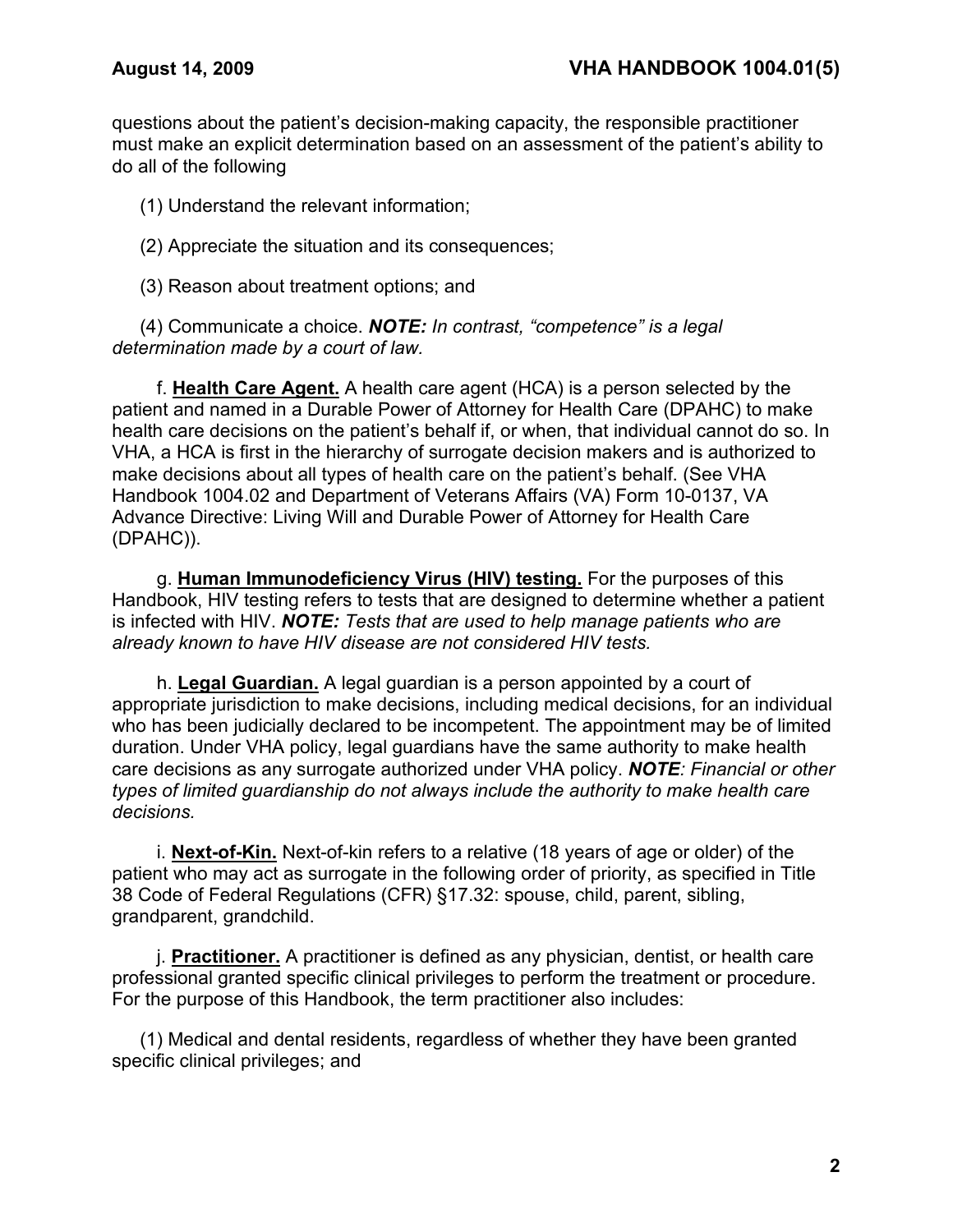(2) Other health care professionals whose scope of practice agreement or other formal delineation of job responsibility specifically permits them to obtain informed consent, and who are appropriately trained and authorized to perform the procedure or to provide the treatment for which consent is being obtained.

k. **Risks.** In relation to this Handbook, risk is defined as the possible undesirable outcomes of a treatment or procedure, including known side effects, complications, serious social or psychological harms, or other adverse outcomes.

l. **Signature Consent.** Signature consent refers to the patient's (or surrogate's) and practitioner's signature on a VA-authorized consent form.

m. **Substituted Judgment.** Substituted judgment is the standard used by surrogate decision makers who have specific knowledge of the patient's values and wishes pertaining to health care choices. This standard requires that the surrogate decide based on what the patient would have wanted if the patient were capable of expressing those preferences. That decision may not necessarily coincide with what the surrogate and health care team otherwise would consider optimal for the patient.

n. **Surrogate Decision Maker ("Surrogate").** Surrogate refers to an individual authorized under VHA policy to make health care decisions on behalf of a patient who lacks decision-making capacity.

o. **VA-Authorized Consent Form.** For the purposes of documenting informed consent for clinical treatments and procedures that require signature consent, the VAauthorized consent form refers to the use of the iMedConsent™ software program to conduct the informed consent discussion, capture electronic signatures, and file the completed document electronically in the patient's record. Printed VA Form 10-0431a, Consent for Clinical Treatment or Procedure, VA Form 10-0431b, Consent for Transfusion of Blood Products, and VA Form 10-0431c, Consent for Long-Term Opioid Therapy for Pain, are authorized for use if:

(1) The patient or surrogate declines to use the electronic signature pad, or

(2) There is a temporary system failure that prohibits proper use of the iMedConsentTM software program, or

(3) It is not possible to obtain a signed consent form in person (e.g., the patient (or surrogate) will not present to a VA medical facility prior to receiving a treatment or procedure), or

 $(4)$  The use of the equipment that supports the iMedConsent<sup>TM</sup> software program would introduce infection control issues (e.g., inability to adequately disinfect the signature pad used for a patient who is in isolation precautions). *NOTE: Paper VA consent forms are available through iMedConsent™ and at:* 

*[http://vaww.va.gov/vaforms.](http://vaww.va.gov/vaforms) This is an internal VA Web site and is not available to the public.*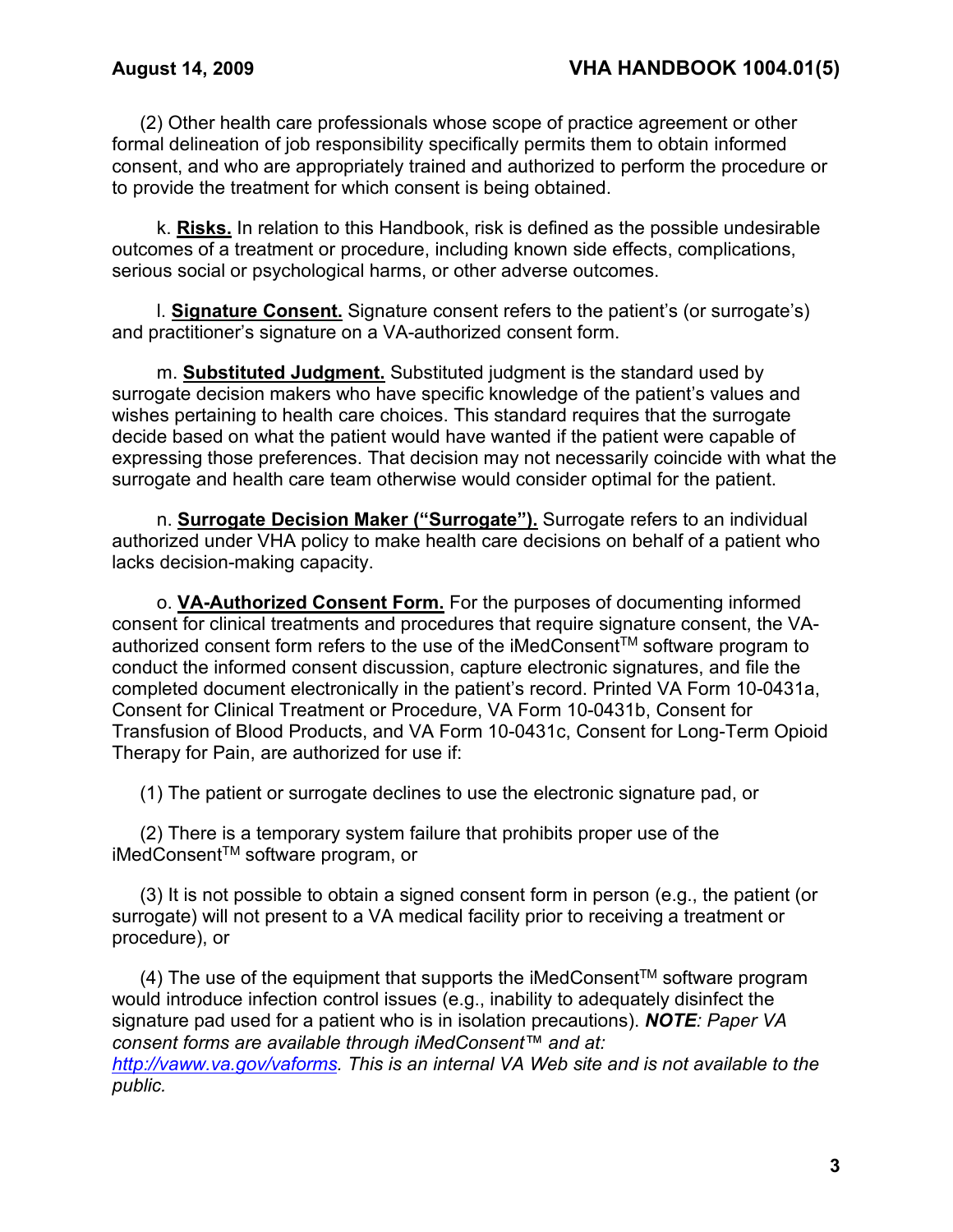## **4. SCOPE**

a. In VHA, patients have the right to accept or refuse any medical treatment or procedure recommended to them. Except as otherwise provided in this Handbook, all treatments and procedures require the prior, voluntary informed consent of the patient, or if the patient lacks decision-making capacity, the patient's authorized surrogate.

b. For many treatments or procedures, oral consent is sufficient. However, for certain treatments or procedures (see subpar. 13c(2)(a)), the patient's signature consent is required.

c. VHA does not recognize "general" or "blanket" consent for medical treatment, but requires the patient's consent for each treatment, procedure, therapeutic course of treatment for a particular problem or condition (e.g., inpatient or outpatient treatment for diabetes), or series of treatments (e.g., cycles of chemotherapy). When the proposed treatment plan involves multiple or recurrent treatments and procedures, it is generally not necessary to repeat the informed consent discussion for each new treatment or procedure, provided that the original consent encompassed the treatments or procedures to be performed. However, two circumstances exist where the informed consent discussion must be repeated and, when required, a new signed consent form must be obtained, they are:

(1) If there is a significant deviation from the treatment plan to which the patient originally consented; or

(2) If there is a change in the patient's condition or diagnosis that would reasonably be expected to alter the original informed consent.

d. Specific consent for any aspect of the recommended treatment or procedure that involves research sponsored by VA, as well as any human subjects research conducted on VA premises, must meet requirements of 38 CFR Part 16 and must be obtained in accordance with VHA Handbook 1200.05(1), VHA Handbook 1058.03, or superseding regulation and policy.

## **5. RESPONSIBILITIES OF THE VHA NATIONAL CENTER FOR ETHICS IN HEALTH CARE**

The National Center for Ethics in Health Care is responsible for:

a. Providing ethics consultation services to the field regarding informed consent for clinical treatments and procedures, and for the informed consent process as outlined in this Handbook.

b. Collaborating with VHA Office of Quality and Safety to develop appropriate quality standards, metrics, and monitoring for implementation of informed consent procedures, including development of performance measures. *NOTE: Collaborative efforts include joint presentations of proposed performance measures to the Performance Measurement Workgroup for approval and target setting.*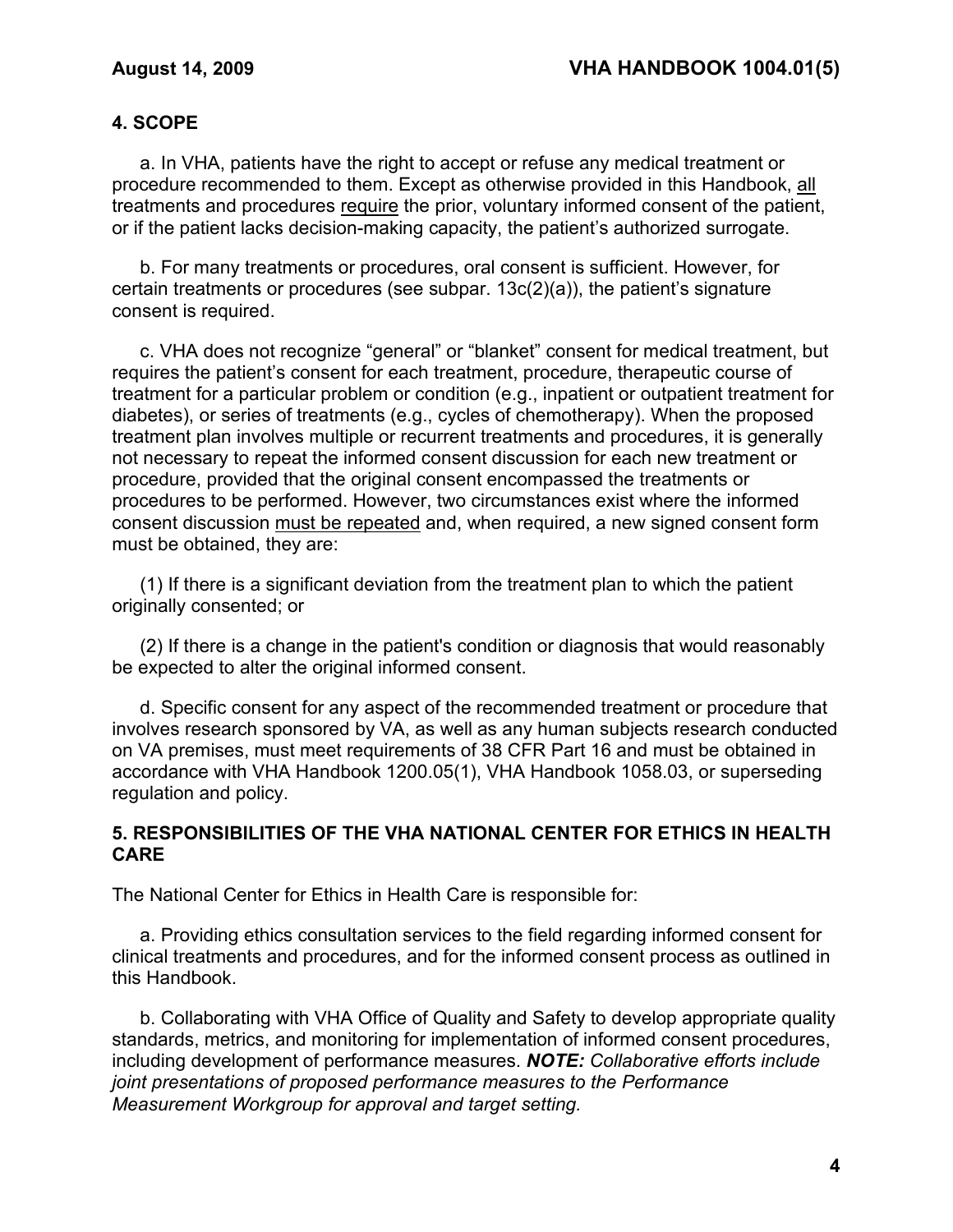c. Providing field support for informed consent procedures to include: educational information, policy interpretation and clarification, dissemination of best practices, and services from local or VISN IntegratedEthics Programs.

## **6. RESPONSIBILITIES OF THE VHA OFFICE OF PATIENT CARE SERVICES**

The Office of Patient Care Services is responsible for developing and maintaining national policy Directives on scope of practice requirements specifying the permission to obtain informed consent for treatments and procedures provided by each category of non-physician health care professionals under their purview.

## **7. RESPONSIBILITIES OF THE OFFICE OF NURSING SERVICES**

The VHA Office of Nursing Services is responsible for developing and maintaining national policy Directives on scope of practice requirements specifying the permission to obtain informed consent for treatments and procedures provided by each category of nursing health care professional.

## **8. RESPONSIBILITIES OF THE VETERANS INTEGRATED SERVICE NETWORK (VISN) DIRECTOR**

The Veterans Integrated Service Network (VISN) Director is responsible for evaluating facilities within the VISN to ensure that each facility complies with the procedures for patients who lack decision-making capacity and who have no surrogate. *NOTE: This responsibility may be delegated to the VISN IntegratedEthics Advisory Board.*

## **9. RESPONSIBILITIES OF THE FACILITY DIRECTOR**

The Facility Director is responsible for:

a. Ensuring informed consent processes outlined in this Handbook are followed;

b. Implementing the informed consent processes requiring multidisciplinary committee review for patients who lack decision making capacity and have no surrogate and for forced administration of psychotropic medications against the patient or surrogate's preferences; and

c. Having a procedure in place for identifying a surrogate (see subpar. 14a(2)).

#### **10. RESPONSIBILITIES OF THE FACILITY SERVICE CHIEF**

The facility Service Chief is responsible for oversight and monitoring of the informed consent process for patients who lack decision-making capacity and have no surrogate as outlined in this Handbook.

## **11. RESPONSIBILITIES OF THE PRACTITIONER**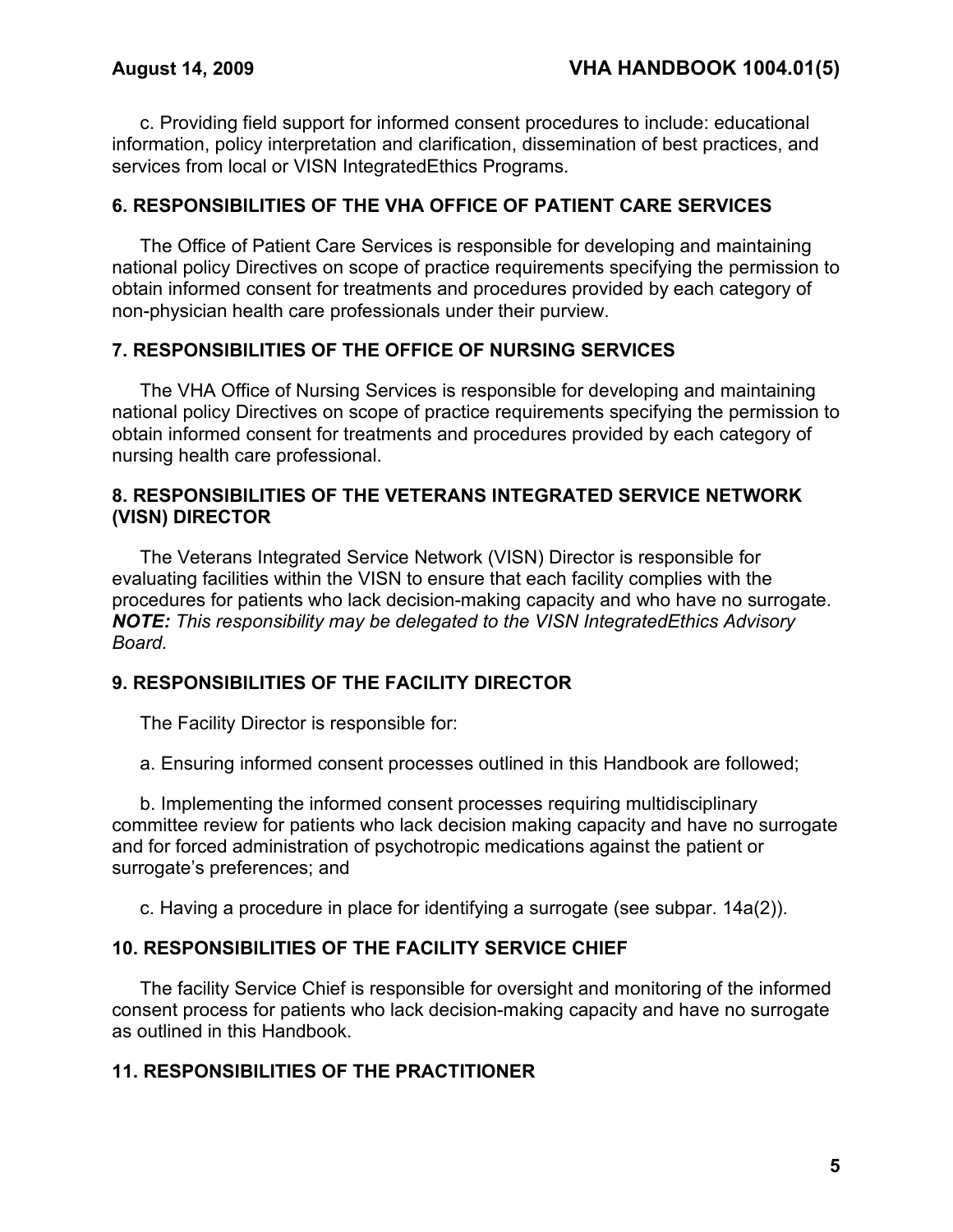a. The practitioner who obtains the informed consent for the treatment or procedure must follow the processes outlined in this Handbook.

b. The practitioner who will perform the treatment or procedure must ensure that the informed consent was obtained, even when the practitioner performing the treatment or procedure is not the same person as the practitioner who obtained the informed consent.

#### **12. DETERMINATION OF DECISION-MAKING CAPACITY**

a. In order to obtain informed consent, the practitioner must first determine whether the patient has decision-making capacity. Patients are presumed to have decisionmaking capacity unless: an appropriate clinical evaluation determines that the patient lacks decision-making capacity, the patient is a minor, or the patient has been ruled incompetent by a court of law (see subpars.12e and 12f). For patients who have decision-making capacity, the practitioner must undertake the informed consent process with the patient as described in paragraph 13. For patients who lack decision-making capacity, practitioners must comply with paragraph 13, as well as paragraph 14.

b. The practitioner must perform (or obtain) and document a clinical assessment of decision-making capacity for any patient suspected of lacking decision-making capacity.

c. If the practitioner determines that the patient is likely to regain decision-making capacity, the practitioner must wait until the patient's decision-making capacity returns, and then undertake the informed consent process with the patient, provided that delaying the recommended treatment or procedure would not adversely affect the patient's condition. If the practitioner determines that the patient is unlikely to regain decision-making capacity within a reasonable period of time, an authorized surrogate must be sought.

d. When the determination of lack of decision-making capacity is based on a diagnosis of mental illness, a psychiatrist or licensed psychologist must be consulted in order to ensure that the underlying cause of the lack of decision-making capacity is adequately addressed. However, even in this instance, the practitioner who will be performing the treatment or procedure remains responsible for the final determination of decision-making capacity with respect to informed consent for that treatment or procedure.

e. If the patient is considered a minor under State law in the jurisdiction where the VHA facility is located, that patient is deemed to lack decision-making capacity for giving informed consent except as otherwise provided by law. Consent must be obtained from the patient's parent or legal guardian.

f. Patients who have been judicially determined to be incompetent are incapable of giving consent as a matter of law. Such persons are deemed to lack decision-making capacity for the purpose of giving informed consent. If a practitioner believes that a patient who has been judicially determined to be incompetent does in fact have the capacity to make a particular health care decision, the practitioner must discuss this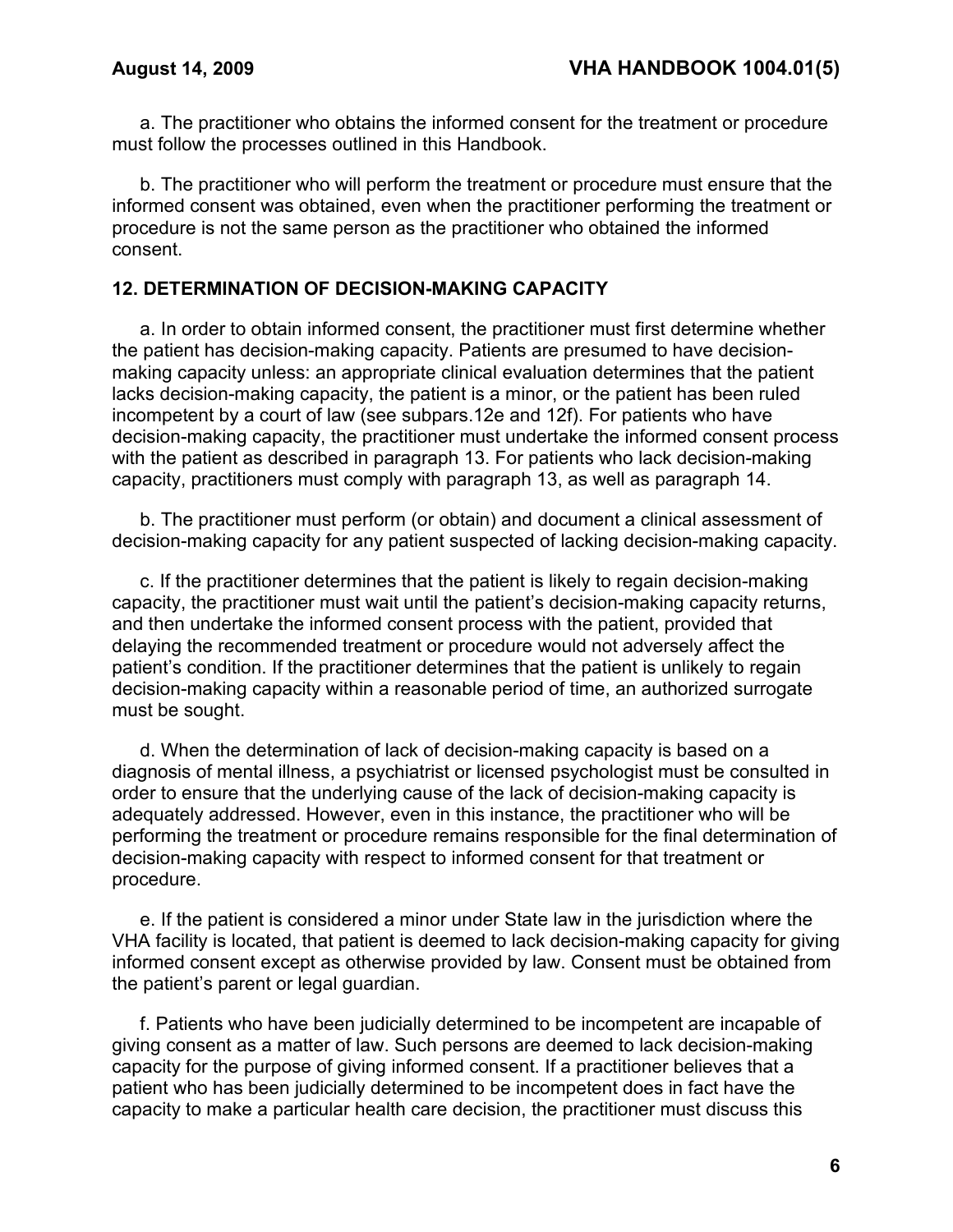with the legal guardian and seek advice from the local IntegratedEthics program or District Chief Counsel.

### **13. INFORMED CONSENT PROCESS**

For patients who have decision-making capacity, the informed consent process involves the following outlined procedures. The same process applies to surrogates who make decisions for patients who lack decision-making capacity, except as noted in paragraph 14.

a. **Informing the Patient.** During the informed consent process, the practitioner must engage the patient (or surrogate) in a discussion about the treatment or procedure. Ideally, the informed consent discussion is conducted in person; however, face-to-face discussions are not always possible. The informed consent discussion may be conducted by telephone, video conference, or other VA-approved electronic modalities if it is not possible to conduct the informed consent discussion in person or if it could introduce infection control issues, or if the patient expresses a preference for one of these modalities. As part of the informed consent discussion, the practitioner must:

(1) Provide information that a reasonable person in the patient's situation would expect to receive in order to make an informed choice about whether or not to undergo the treatment or procedure. *NOTE: The practitioner may delegate the responsibility of providing information to other trained personnel, but must personally verify with the patient (or surrogate) that the patient (or surrogate) has been appropriately informed and voluntarily consents to the treatment or procedure.*

(a) For treatments and procedures that are low risk and are within broadly-accepted standards of medical practice, it is sufficient to obtain oral consent for the entire treatment or procedure without explicitly discussing each of its component elements; for example, a practitioner may obtain consent for a panel of routine blood tests without explicitly discussing that the panel includes tests for sodium, potassium, and chloride.

(b) For tests that provide information that is extremely sensitive or that may have a high risk of significant consequences (e.g., physical, social, psychological, legal, or economic) that a patient might reasonably want to consider as part of the consent decision, the informed consent discussion must include information a reasonable person in the patient's situation would expect to receive in order to make an informed choice about whether or not to undergo the test. These tests include, but are not limited to, specific tests to identify illicit drug use, alcohol intoxication, Methicillin-Resistant Staphylococcus Aureus (MRSA), and inheritable genetic abnormalities. For these tests, practitioners must obtain specific consent and follow the informed consent process as outlined in the remainder of this paragraph. Signature consent is not required; oral informed consent noting each specific test discussed is sufficient and must be documented in the patient's electronic health record (see subpar. 13c(1)). A brief statement such as "patient consented to MRSA test" is sufficient.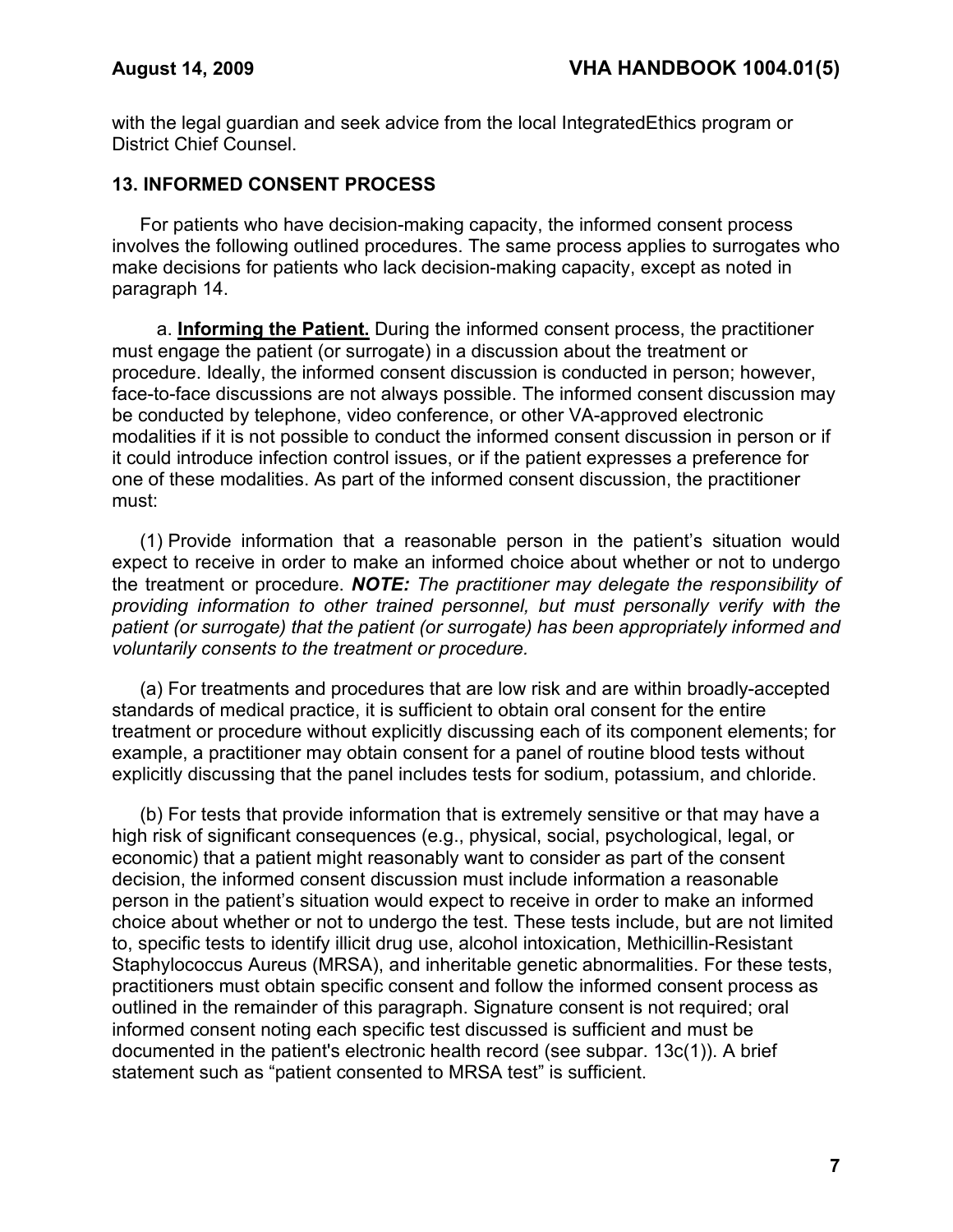(2) Describe the recommended treatment or procedure in language that is understandable to the patient. *NOTE: An interpreter must be provided, if necessary, to achieve this purpose (see current VHA policy regarding Limited English Proficiency Title VI Prohibition Against National Origin Discrimination in Federally-Conducted and Federally-Assisted Programs and Activities*). *NOTE: Educational material regarding testing and treatment for HIV and other sexually transmitted infections are available at*  <https://www.hiv.va.gov/products/index.asp>*.*

(3) Give a clear and concise explanation of the patient's condition(s) or diagnosis(es) that relates to the recommended treatment or procedure.

(4) Describe the name, nature, and details of the recommended treatment or procedure, and the indications for that course of action, including the likelihood of success of the recommended treatment or procedure for that particular patient.

(5) Describe the expected benefits and known risks associated with the recommended treatment or procedure, including problems that might occur during recuperation. For example, discuss the risks of teratogenicity to the fetus when prescribing medications to women of childbearing age. Risks of minor seriousness do not have to be described, unless they commonly occur. Risks that are extremely unlikely do not have to be described, unless the patient requests that information, or unless such risks may result in death or permanent disability.

(6) Describe reasonable alternative treatments and procedures. The practitioner must:

(a) Explain why the recommended treatment is thought to be more beneficial to the patient than the alternatives.

(b) Describe any expected benefits and known risks associated with the alternative treatments and procedures must also be described.

(c) Discuss reasonable alternatives including:

1. The option of no treatment or procedure and the expected benefits and known risks of that option; and

2. Potential emergency responses to known complications of the treatment or procedure that the patient may wish to forgo (e.g., blood transfusion for bleeding during an operation, hysterectomy for complications of an obstetrical procedure, open-heart surgery for complications of an angioplasty).

(7) Identify by name and profession the practitioner who has primary responsibility for the relevant aspect of the patient's care. Also identify by name and profession any other individuals responsible for authorizing or performing the treatment or procedure under consideration.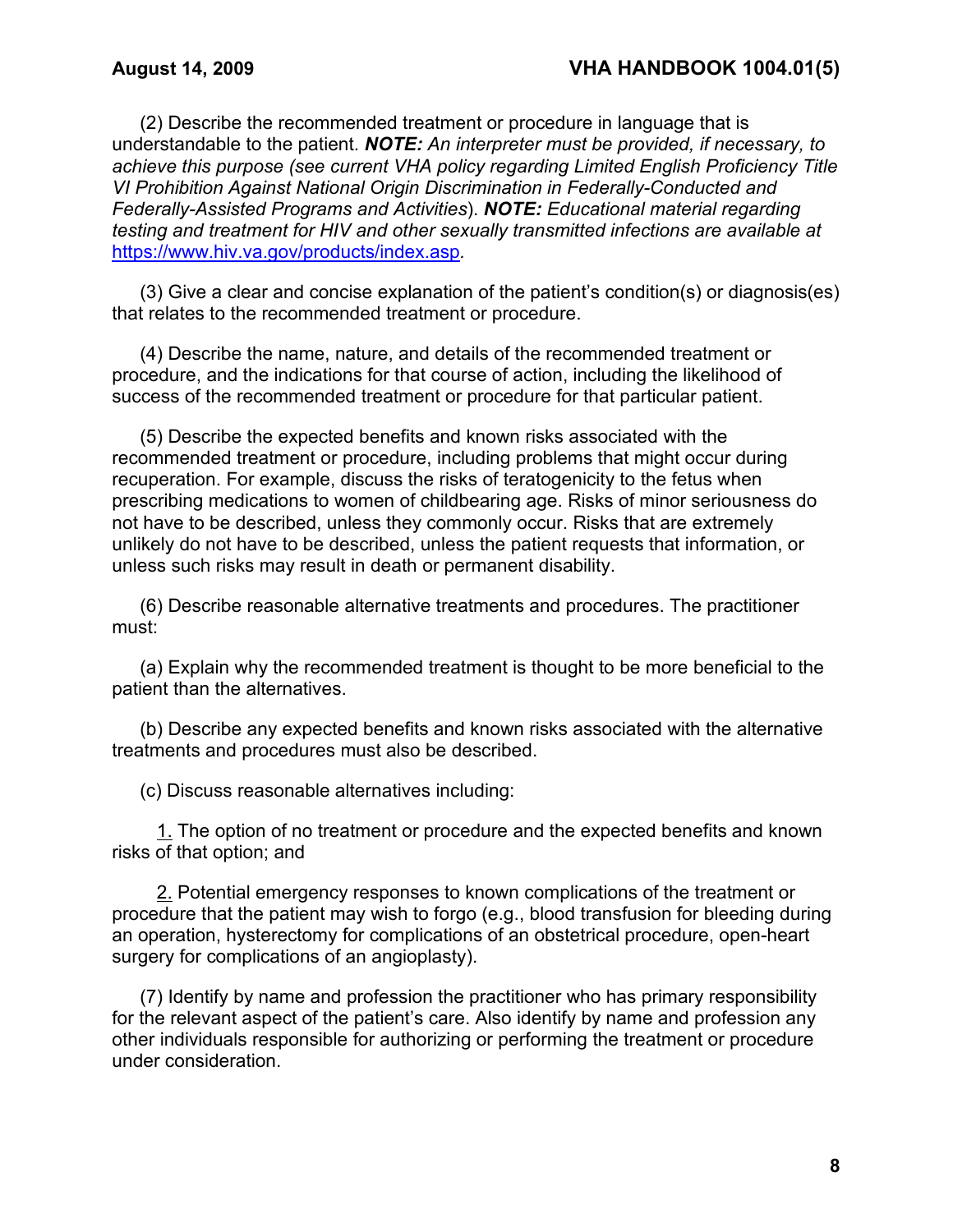(8) Advise the patient if another practitioner will need to be substituted for any of those named. If the need for a substitution is known prior to initiating a treatment or procedure that requires signature consent, the patient must be informed of the change and this discussion and the patient's assent must be documented in the patient's electronic health record.

(9) Advise the patient if the recommended treatment is novel or unorthodox (e.g., non-traditional medicine, alternative medicine for which evidence of efficacy is lacking, and innovative surgical procedures that are not widely used).

(10) Advise the patient, when relevant, of the patient's responsibilities when undertaking the treatment or procedure (e.g., taking medications at home, changing own bandages).

(11) Obtain specific consent for any aspect of the recommended treatment or procedure that involves research in accordance with VHA Handbook 1200.05, or superseding regulation and policy.

(12) Ensure that the patient indicates understanding of the information provided. For example, the practitioner may ask the patient to describe the recommended treatment or procedure in the patient's own words.

(13) Encourage the patient to ask questions.

(14) Document all actions, as appropriate.

#### b. **Promoting Voluntary Decision-Making**

(1) The practitioner must promote the patient's voluntary decision-making during the informed consent process. The practitioner must not unduly pressure or coerce the patient into consenting to a particular treatment or procedure, but must instead convey that the patient is free to choose among any recommended treatments and procedures, including no treatment, or to revoke a prior consent without prejudice to the patient's access to future health care or other benefits.

(2) The practitioner is prohibited from attempting to persuade a patient to consent to a particular treatment or procedure by denying, or threatening to deny, the patient access to another procedure or treatment. However, in cases where in the medical judgment of the practitioner a particular treatment or procedure cannot be safely provided or performed without another treatment or procedure also being provided or performed, access to the first treatment or procedure may be made contingent on the patient's consent to the second treatment or procedure. For example, treatment with isotretinoin (Accutane™) may be made contingent on the patient's consent to a pregnancy test.

(3) Patients must not, as part of the routine practice of obtaining informed consent, be asked to sign consent forms "on the gurney" or after they have been sedated in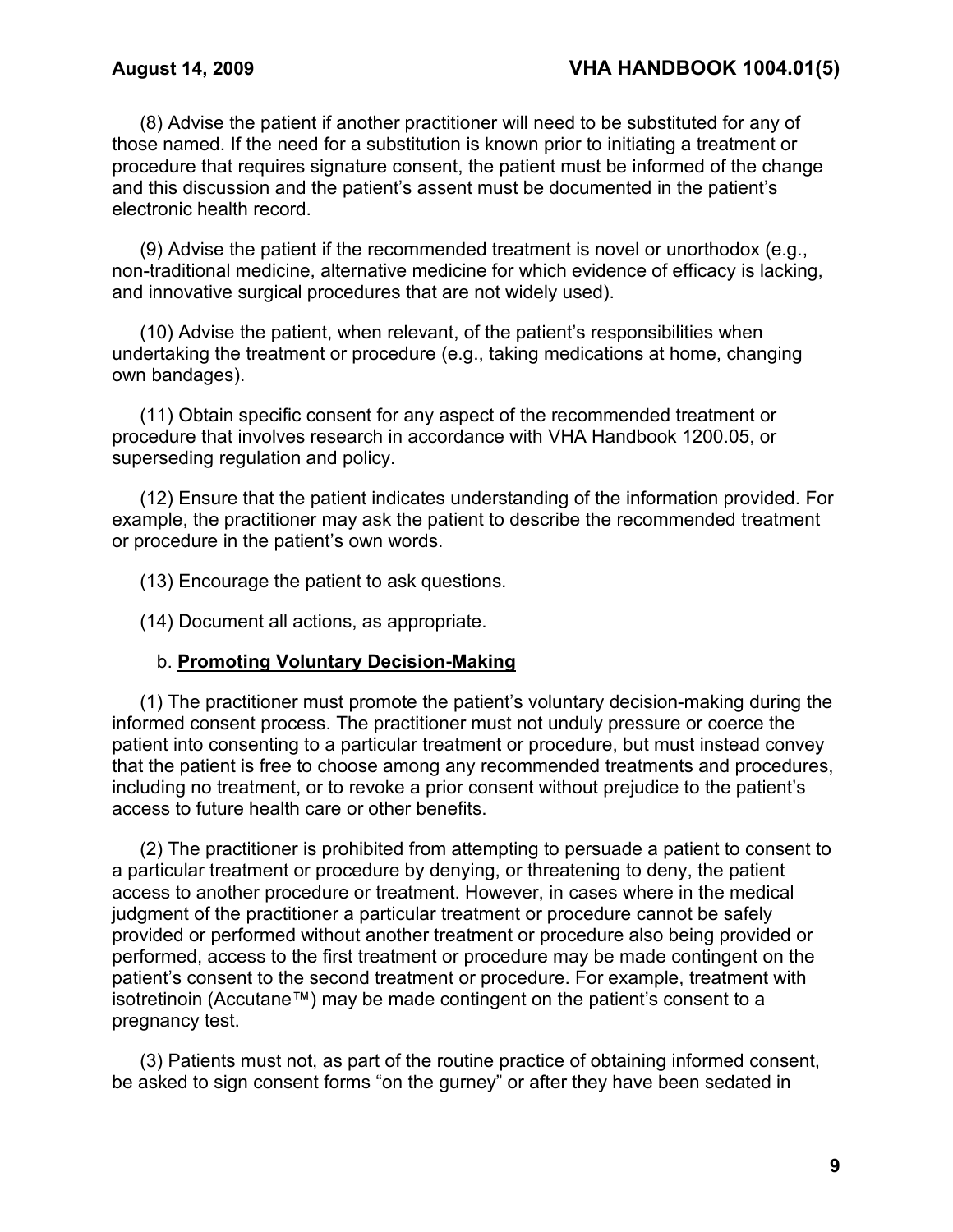preparation for a procedure. Exceptions may occur when there is an urgent clinical need.

(4) **Documenting the Informed Consent Process.** Prior to undertaking any treatment or procedure, the practitioner must obtain informed consent and document the informed consent process in the patient's electronic health record. For certain treatments or procedures, the practitioner must also obtain the patient's signature consent (see subpar. 3L).

### (5) **Documentation of Treatments and Procedures That Require Only Oral Informed Consent**

(a) Treatments and procedures that are low risk and within broadly-accepted standards of medical practice (e.g., administration of most drugs, vaccines, or for the performance of minor procedures, such as routine X-rays) require oral informed consent, but do not require signature consent. Both oral informed consent and signature consent must be documented in the patient's electronic health record. In accordance with VHA policy on documentation of patient records, documentation must be sufficient to serve as a basis to plan patient care, support diagnoses, and warrant treatment (see VHA Handbook 1907.01). In most cases, a brief statement such as "patient consented to treatment plan" is sufficient for these purposes.

(b) For tests, as discussed in subparagraph, 13a(1), that provide information that is extremely sensitive or that may have a high risk of significant consequences (e.g., physical, social, psychological, legal, or economic) that a patient might reasonably want to consider as part of the consent decision, the informed consent discussion must include information a reasonable person in the patient's situation would expect to receive in order to make an informed choice about whether or not to undergo the test. These tests include, but are not limited to, specific tests to identify illicit drug use, alcohol intoxication, Methicillin-Resistant Staphylococcus Aureus (MRSA), and inheritable genetic abnormalities. For these tests, signature consent is not required; oral informed consent noting each specific test discussed is sufficient and must be documented in the patient's electronic health record (see subpar. 13c(1)). A brief statement such as "patient consented to MRSA test" is sufficient. *NOTE: If specific consent is not obtained or documented, and the patient subsequently objects to the test, the patient must be notified of the patient's right to request that information pertaining to the test be expunged from the patient's electronic health record, consistent with VHA Handbook 1907.01.*

(2) **Documentation of Treatments and Procedures That Require Signature Consent.** Prior to undertaking certain treatments and procedures, the practitioner must document the informed consent process in detail (as specified in subpars. 13c(2)(a) and 13c(2)(b)) and obtain the patient's signature on a VA authorized consent form.

(a) The patient's signature consent must be obtained for treatments and procedures that: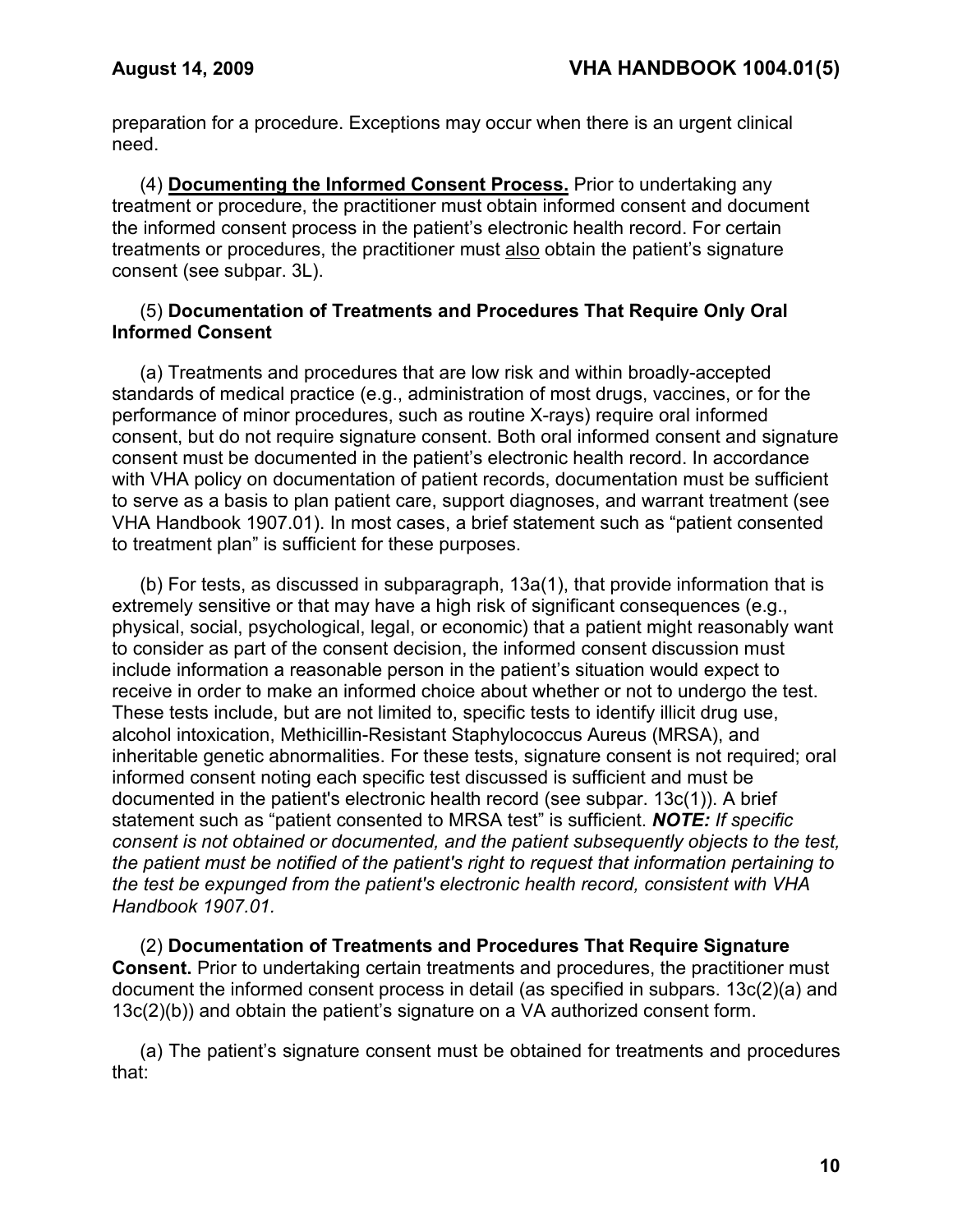1. Can be reasonably expected to produce significant pain or discomfort to the patient;

2. Can be reasonably expected to produce pain or discomfort to the patient that is substantial enough to require sedation, anesthesia, or narcotic analgesia;

3. Can be reasonably considered to have a significant risk of complication or morbidity;

4. Require injections of any substance into a joint space or body cavity (excluding the intravascular space); or

5. Are listed on the following website: [https://vaww.ethics.va.gov/docs/policy/signatureconsent.pdf.](https://vaww.ethics.va.gov/docs/policy/signatureconsent.pdf) *NOTE: This is an internal VA Web site and is not available to the public*

*NOTE: It is not necessary to obtain a separate signature consent for sedation, anesthesia, or blood product transfusion if the combined consent form for the procedure already contains consent for sedation, anesthesia, or blood product transfusion, as in iMedConsentTM*

(b) iMedConsent™ must be used to document patient (or surrogate) consent for treatments or procedures that require signature consent (See VHA Handbook 1004.05), unless:

1. The patient (or surrogate) declines to sign using the electronic signature pad;

2. There is a temporary system failure that prohibits proper use of the program;

3. It is not possible to obtain a signed consent form in person (e.g., the patient (or surrogate) will not present to a VA medical facility prior to receiving a treatment or procedure); or

4. Use of the equipment that supports the iMedConsent<sup>TM</sup> software program would introduce infection control issues (e.g., inability to adequately disinfect the signature pad used for a patient who is in isolation precautions).

*NOTE: Signatures may be captured synchronously in iMedConsent*TM*, when the patient (or surrogate) and practitioner are in the same place at the same time, or asynchronously, allowing signatures to be captured at different times and/or locations. See<https://vaww.ethics.va.gov/policy.asp> for more information on the iMedConsent*TM *asynchronous signature capability. This is an internal website that is not available to the public.* 

(c) When iMedConsent™ is not used due to one of the exceptions noted in subparagraph 13c(2)(b), signature consent must be documented on the appropriate printed VA Form 10-0431a, VA Form 10-0431b, or VA Form 10-0431c. If it is not possible to obtain a signed consent form(s) in person (e.g., the patient (or surrogate) will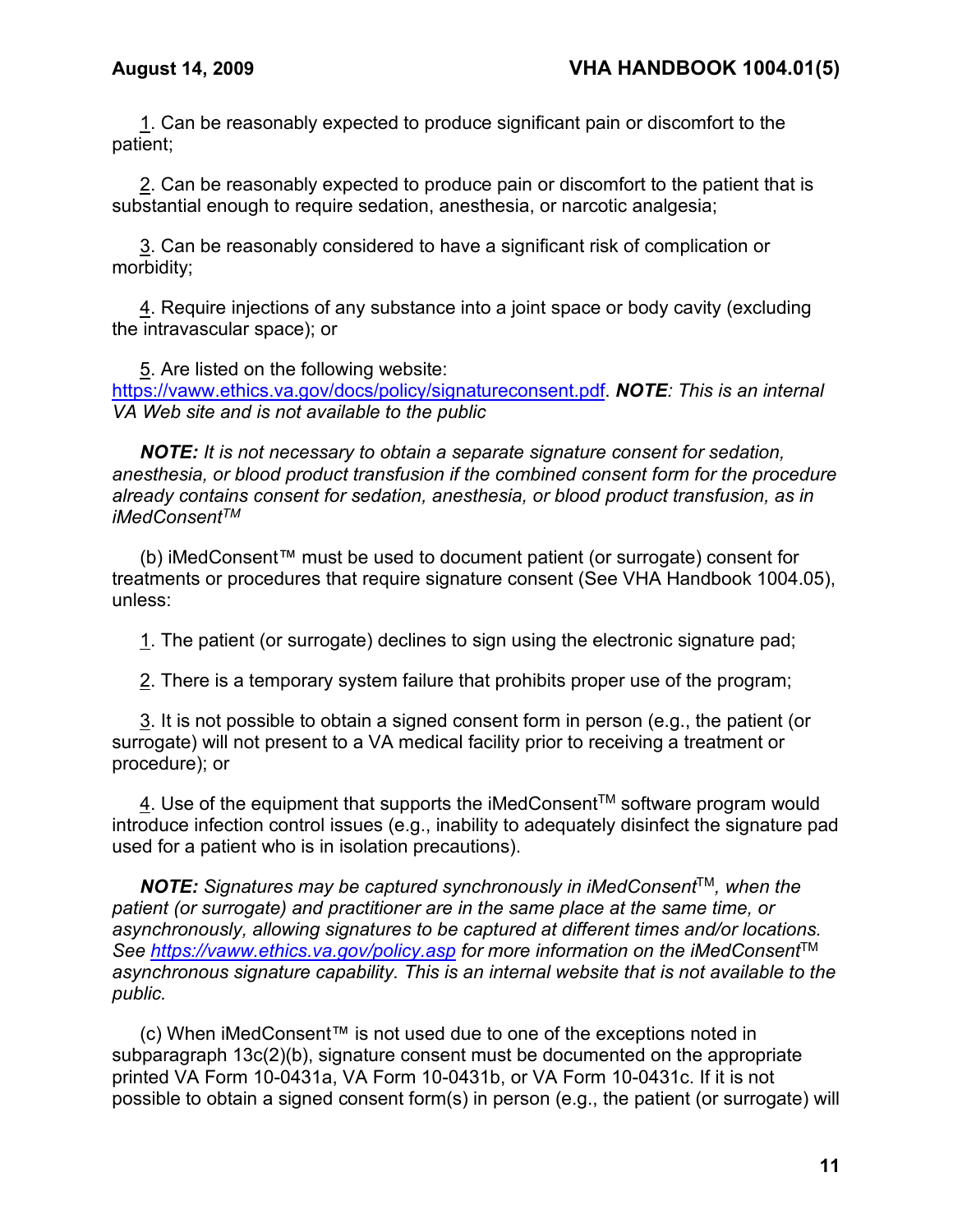not present to a VA facility prior to receiving a treatment or procedure) the consent form(s) must be sent via fax, secure electronic mail, or other VA-approved modalities, for signature by the patient (or surrogate) and practitioner.

(d) If it is not possible to obtain a signed consent form in iMedConsent™ or on the appropriate printed VA consent form(s), the informed consent discussion must be audiotaped, videotaped, or witnessed by a second VA employee. If the informed consent discussion is audiotaped or videotaped, the practitioner must**:**

1. Call the patient or surrogate and identify and verify the parties on the line. *NOTE: This responsibility may be delegated.* 

2. Ask the patient or surrogate for permission to audio tape the conversation or inform the surrogate that a second VA employee must witness the conversation. *NOTE: This responsibility may be delegated.* 

3. If the patient lacks decision-making capacity, determine that the individual giving consent has the authority and is willing and available to act as surrogate and make health care decisions on behalf of the patient who lacks decision-making capacity.

4. Proceed with the informed consent discussion. *NOTE: This responsibility may not be delegated.* 

5. Document the process.

(e) Audio tapes. If the discussion is audio taped, a typed transcript of the entire discussion with the date and time of the call must be filed in the patient's electronic health record, or scanned into the patient's electronic health record.

1. The transcriptionist must sign the document to certify that the transcript is an accurate verbatim account of the audio taped conversation. The audio tape must be clearly labeled with the:

a. Patient's name;

b. Last four digits of the patient's Social Security Number;

c. Name of treatment, or procedure, for which consent was obtained;

d. Name of surrogate and relationship to patient, if patient lacks decision-making capacity;

e. Date and time of conversation;

f. Name of the VHA medical facility; and

g. Name of the practitioner who obtained the consent.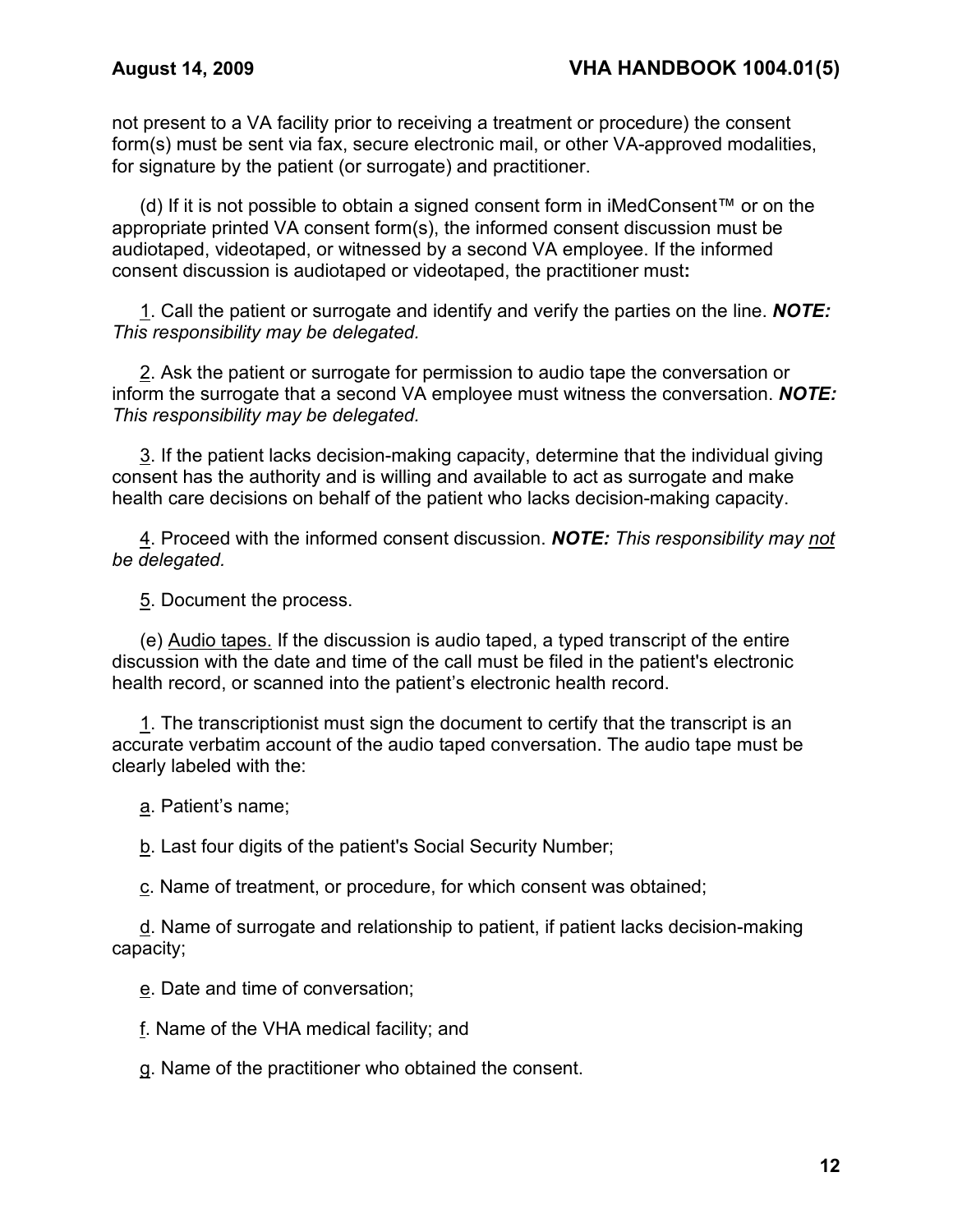2. Audio tapes must be kept under locked storage by the health records custodian until replaced by a signed consent form or disposed of in accordance with VHA Records Control Schedule 10-1. Refer to VHA Directive 6300(4), Records Management and VA Handbook 6500, Risk Management Framework for VA Information Systems – Tier 3; VA Information Security Program for guidance on record retention and security mandates. *NOTE: The transcript must remain filed in the patient's electronic health record.*

(f). If the discussion is not audio taped, the practitioner must document compliance with the informed consent process in the patient's electronic health record as described in paragraph 13 and in subparagraph 14b and a second practitioner, or other VA employee, must witnesses the conversation and sign a report of contact or progress note that details the conversation.

(g) Documentation of the informed consent process for treatments and procedures that require signature consent must include all of the following elements:

1. The practitioner's assessment of whether the patient has decision-making capacity.

2. The name(s) of all the practitioner(s) immediately responsible for the performance of the procedure, and if applicable, the supervision of the treatment or procedure, such as the resident physician and the attending physician.

3. A brief description of the recommended treatment or procedure.

4. A statement that relevant aspects of the treatment or procedure, including indications, benefits, risks, and alternatives including no treatment, have been discussed with the patient in language that the patient can understand; and that the patient indicated comprehension of the discussion.

5. A statement that the patient had an opportunity to ask questions.

6. A statement that the practitioner refrained from using coercion.

7. The date and time the discussion took place and whether the patient consented to the treatment or procedure.

8. The written or valid electronic signature of the patient or the patient's authorized surrogate.

9. The written or valid electronic signature of the practitioner writing the note (including the practitioner's legibly written name).

(h) In circumstances where the patient (or surrogate) is unable to sign the consent form due to a physical impairment, the patient may place an "X", thumbprint, or stamp in the "Signature" block on the consent form or designate a third party (not including the practitioner who is obtaining the informed consent) to sign the consent form on behalf of the patient.(or surrogate). If a patient (or surrogate) designates a third party, the third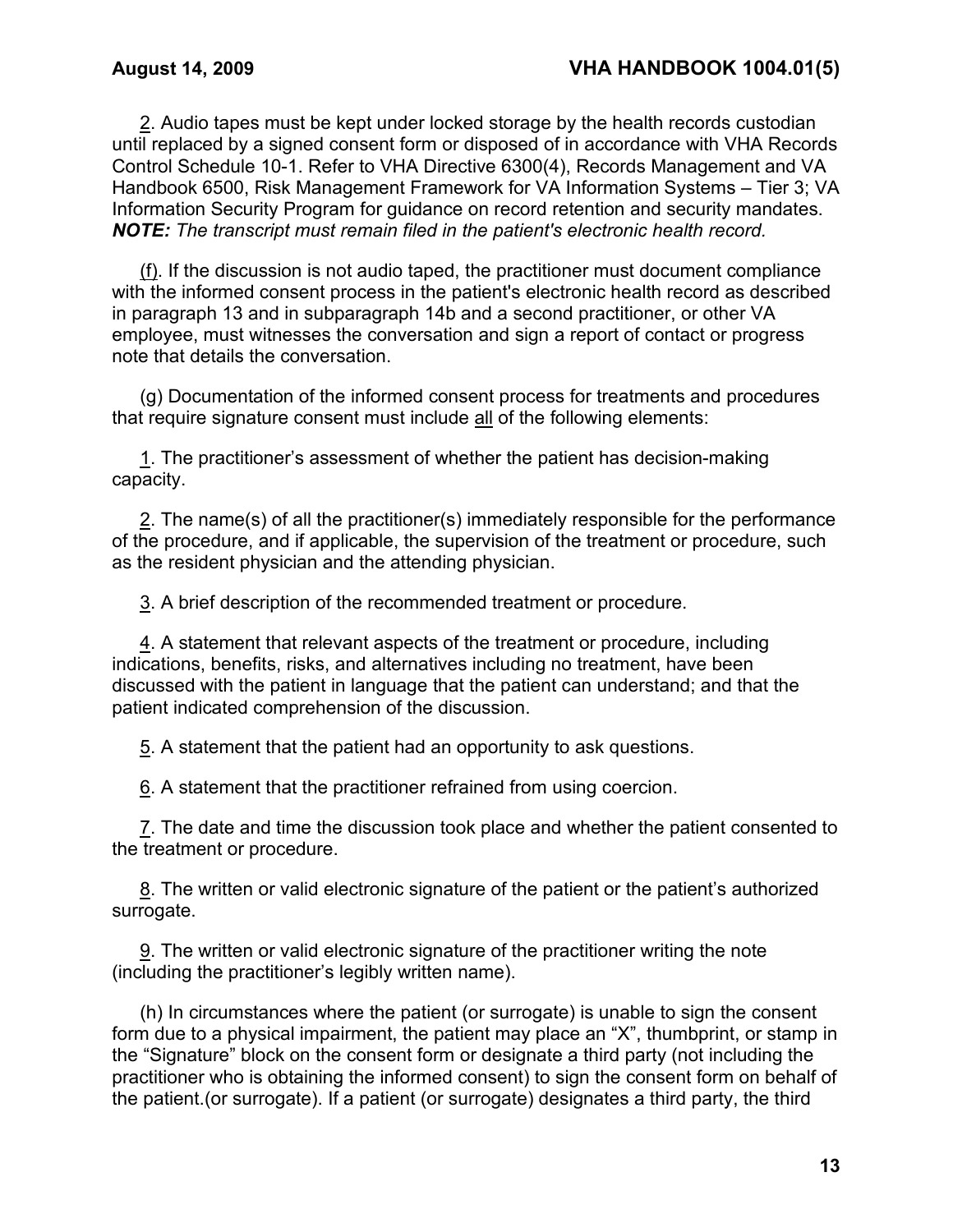party must sign the consent form in the presence of the patient (or surrogate). Two adult witnesses (not including the practitioner who is obtaining the informed consent) must witness when the patient or surrogate place an "X", thumbprint, or stamp on the consent form or witness when a third party signs the consent form on behalf of the patient (or surrogate), and both witnesses must sign the consent form. The signatures of these witnesses on the form attest only to the fact that the witnesses saw the patient, surrogate, or third party sign the consent form.

(i) A properly-executed VA authorized consent form is valid for a period of 60 calendar days from the date signed. If during this 60-day period there is a significant change in the patient's condition that would reasonably be expected to alter the diagnosis or therapeutic decision, the consent is automatically rescinded and the informed consent process must be repeated for subsequent treatment.

1. Rescission of consent must be documented in the patient's electronic health record.

2. The practitioner who obtained consent or the practitioner responsible for the treatment or procedure for which consent was obtained must certify or verify the patient's rescission.

(j) The signed VA-authorized consent form must be filed in the patient's electronic health record, or scanned into Veterans Health Information Systems and Technology Architecture (VistA) Imaging. *NOTE: iMedConsentTM automatically generates and administratively closes a progress note after the electronic informed consent form is completed and saved to VistA imaging.* The patient or surrogate must be offered a paper copy of the completed consent form.

d. **When the Patient Chooses an Alternative Treatment, Including No Treatment, or Revokes Consent.** The patient may choose among recommended or alternative treatments and procedures that are consistent with accepted professional standards, including no treatment. Or the patient may revoke a prior consent, even if that decision may increase the risk of serious illness or death, without prejudice to the patient's access to future health care or other benefits (see subpar. 13b(1)).

(1) If the patient chooses an alternative treatment or procedure, including no treatment, that increases the risk of illness or death, or revokes a prior consent, the progress note must document the patient's reason(s), if known, and the expected outcome.

(2) Whenever a patient revokes a prior consent, the responsible practitioner must:

(a) Write an addendum to the progress note associated with the prior consent. The addendum must state that the patient revoked the informed consent, document the date of the revocation, as well as the signing date(s) of any form(s) invalidated by this decision. The note must describe the substance of the discussion with the patient, and the reasons for the revocation.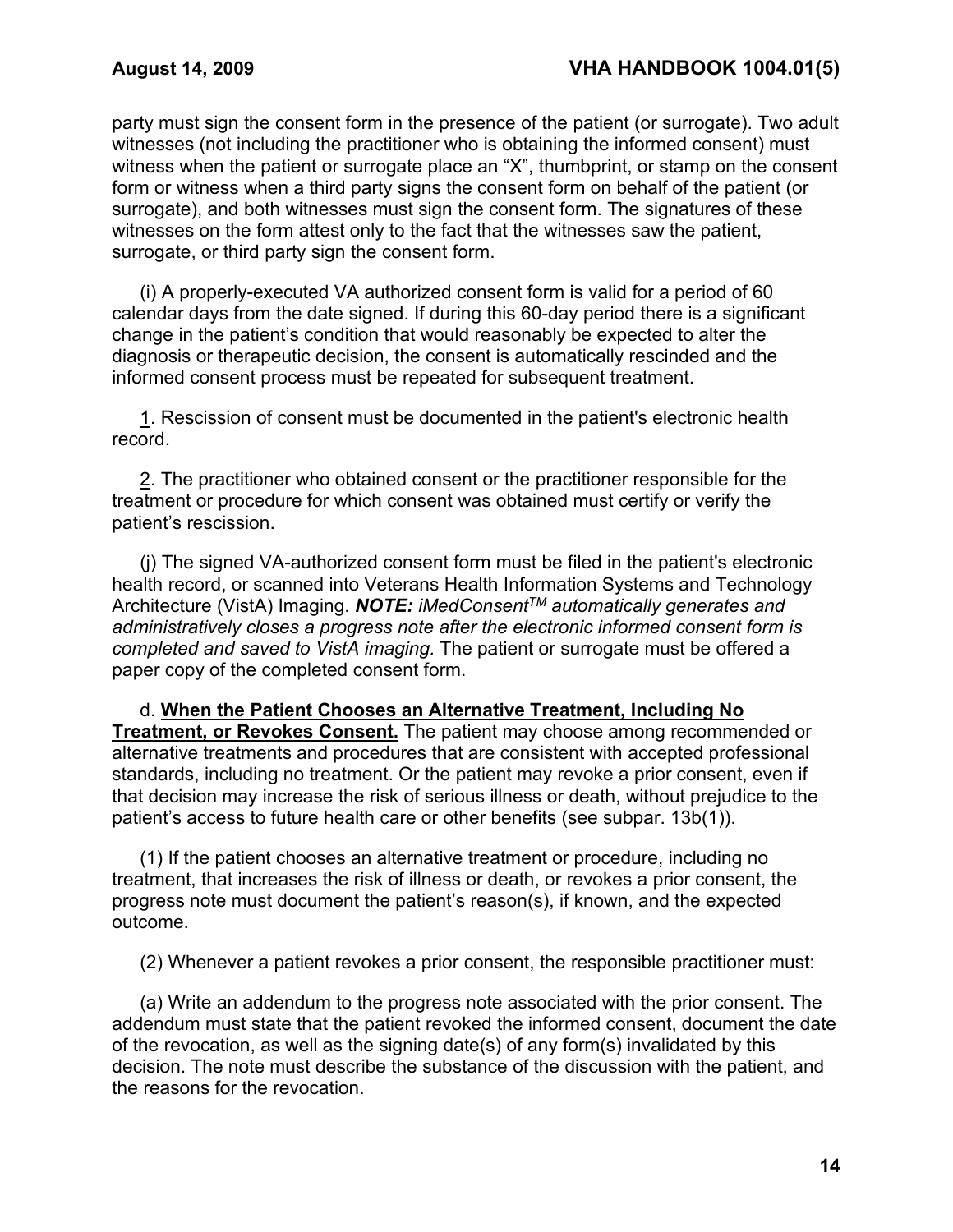(b) Request that the responsible party (typically, the Chief, Health Information Management Service) re-title the progress note associated with the revoked informed consent such that the first word of the note title is "Rescinded" followed by the local note title terminology. For example, change the note title "Informed Consent – General Surgery" to "Rescinded Informed Consent – General Surgery."

(3) If the patient's choice of treatment or procedure poses a potential hazard to others (e.g., declining treatment for active tuberculosis disease), the practitioner must notify the Chief of Staff, or designee, and consult with the local IntegratedEthics program officer or District Chief Counsel.

## **14. PATIENTS WHO LACK DECISION-MAKING CAPACITY**

If the patient is judged to lack decision-making capacity (see par. 12), the following procedures apply (in addition to the procedures in par. 13):

#### a. **Identifying a Health Care Agent or Authorized Surrogate**

(1) **When a Health Care Agent Is Authorized and Available.** When a patient lacks decision-making capacity, the practitioner must make a reasonable inquiry as to the availability and authority of an advance directive naming a Health Care Agent. A Health Care Agent has the highest priority as a surrogate.

(2) **When No Health Care Agent Is Authorized and Available.** The practitioner, with the assistance of other staff, must make a reasonable inquiry as to the availability of other possible surrogates according to the order of priority listed in subparagraph 14a(3). Each facility must have a procedure in place for identifying surrogates, including, if necessary, examining personal effects, health records, and other VA records such as benefits and pension records. If a surrogate is identified, an attempt to contact that person by telephone must be made within 24 hours of the determination that the patient lacks decision-making capacity. If a particular surrogate is unavailable or unwilling to serve as surrogate, the next surrogate in the established priority order must be sought. A surrogate must be sought even if the recommended treatment or procedure does not require signature consent.

(3) **Priority of Surrogates.** The surrogate is authorized to give informed consent on behalf of the patient in the following order of priority:

- (a) Health Care Agent.
- (b) Legal guardian.

(c) Next-of-kin. The next-of-kin is a relative, 18 years of age or older, in the following order of priority: spouse; child; parent; sibling; grandparent; grandchild.

(d) Close friend.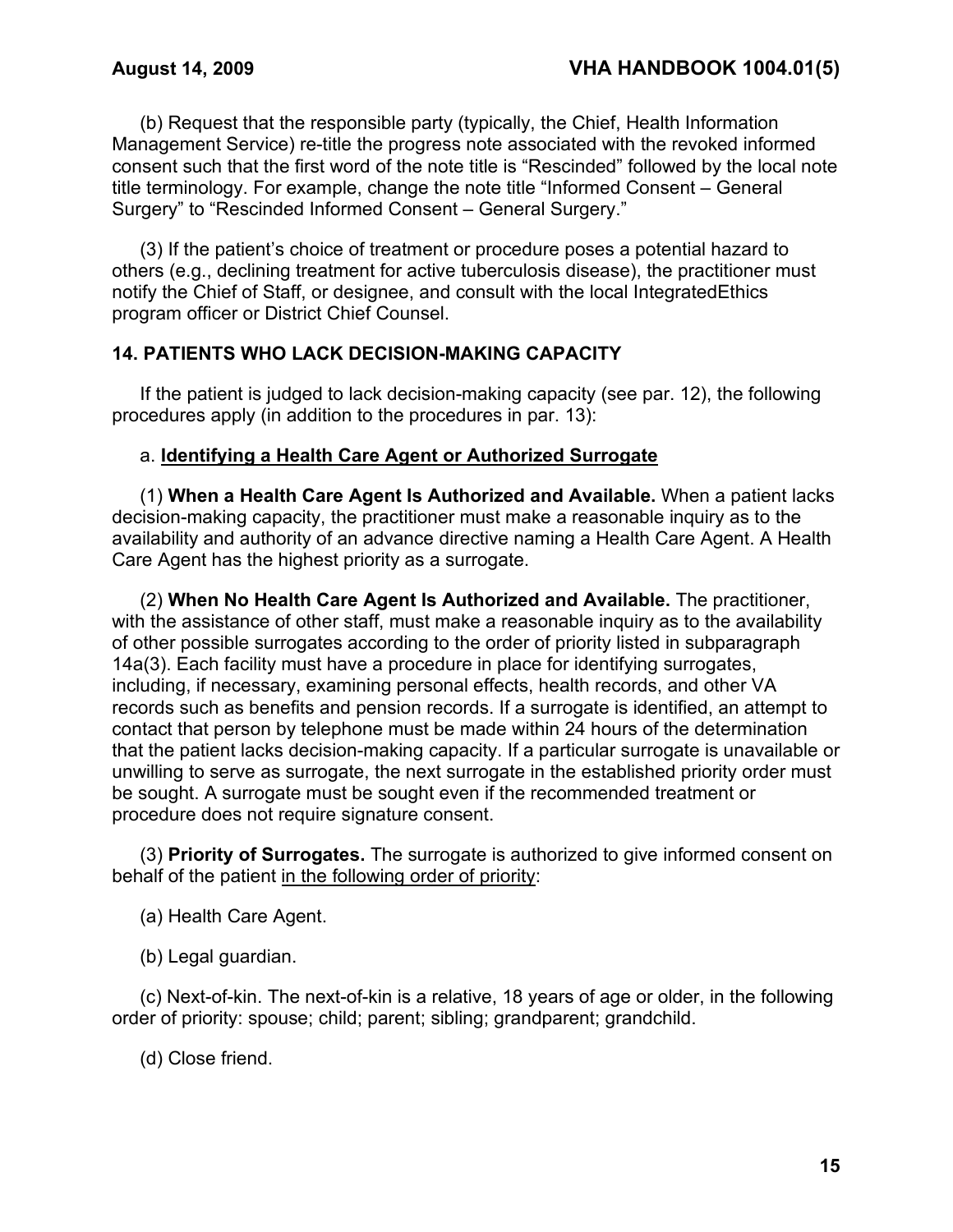(4) **Disagreement between Individuals at the Same Surrogate Priority Level.** Where there are multiple individuals at the same priority level in the surrogate hierarchy and they do not agree about the recommended treatment or procedure, the practitioner must make reasonable efforts to reach a consensus. If consensus cannot be reached, the practitioner must choose the individual who is best able to represent the patient's values, wishes, and interests pertaining to the health care decision and document the reasons for choosing that individual. In cases where the choice is unclear, controversial, or if a potential surrogate contests the practitioner's choice of surrogate, the practitioner must consult with the local IntegratedEthics program officer or District Chief Counsel.

(5) **Documentation of the Process in Identifying an Authorized Surrogate**. The practitioner must document, in the patient's electronic health record, the process and outcome of efforts to identify a surrogate.

b. **Patients Who Have a Surrogate.** If it is determined that the patient lacks decision-making capacity and has a surrogate, that surrogate generally assumes the same authority and responsibilities as the patient in the informed consent process.

(1) The requirements for obtaining informed consent are described in paragraph 13, except as noted in the following:

(a) Disclosures otherwise required by this policy to be made to the patient must be made to the patient's surrogate to the extent permitted by law (see VHA Directive 1605.1 Privacy and Release of Information or superseding regulation and policy).

(b) Even though the patient lacks decision-making capacity, the practitioner must explain to the patient the treatment or procedure to which the surrogate has consented, if feasible.

(c) The surrogate's decision must be based on substituted judgment or, if the patient's values and wishes are unknown, on the patient's best interests (see paragraph 3 for definitions). If the practitioner considers the surrogate to be clearly acting contrary to the patient's values and wishes or the patient's best interests, the practitioner must notify the Chief of Staff, or designee, and consult with the local IntegratedEthics program officer or Regional Counsel before implementing the surrogate's decision.

(2) The requirements for documenting the informed consent process are described in paragraph 13. However, documentation for patients who lack decision-making capacity and have a surrogate must include the surrogate's name, relationship to the patient, authority to act as surrogate (whether Health Care Agent, legal guardian, nextof-kin, or close friend), and how the consent was obtained (e.g., in person, by telephone, by mail, or by fax). If the surrogate is a close friend, the required signed, written statement of their relationship and familiarity with the patient must be included.

c. **Patients Who Have No Surrogate.** If none of the surrogates listed in subparagraph 14a(3) is available, the practitioner may either contact District Chief Counsel for assistance in obtaining a guardian for health care decisions, or the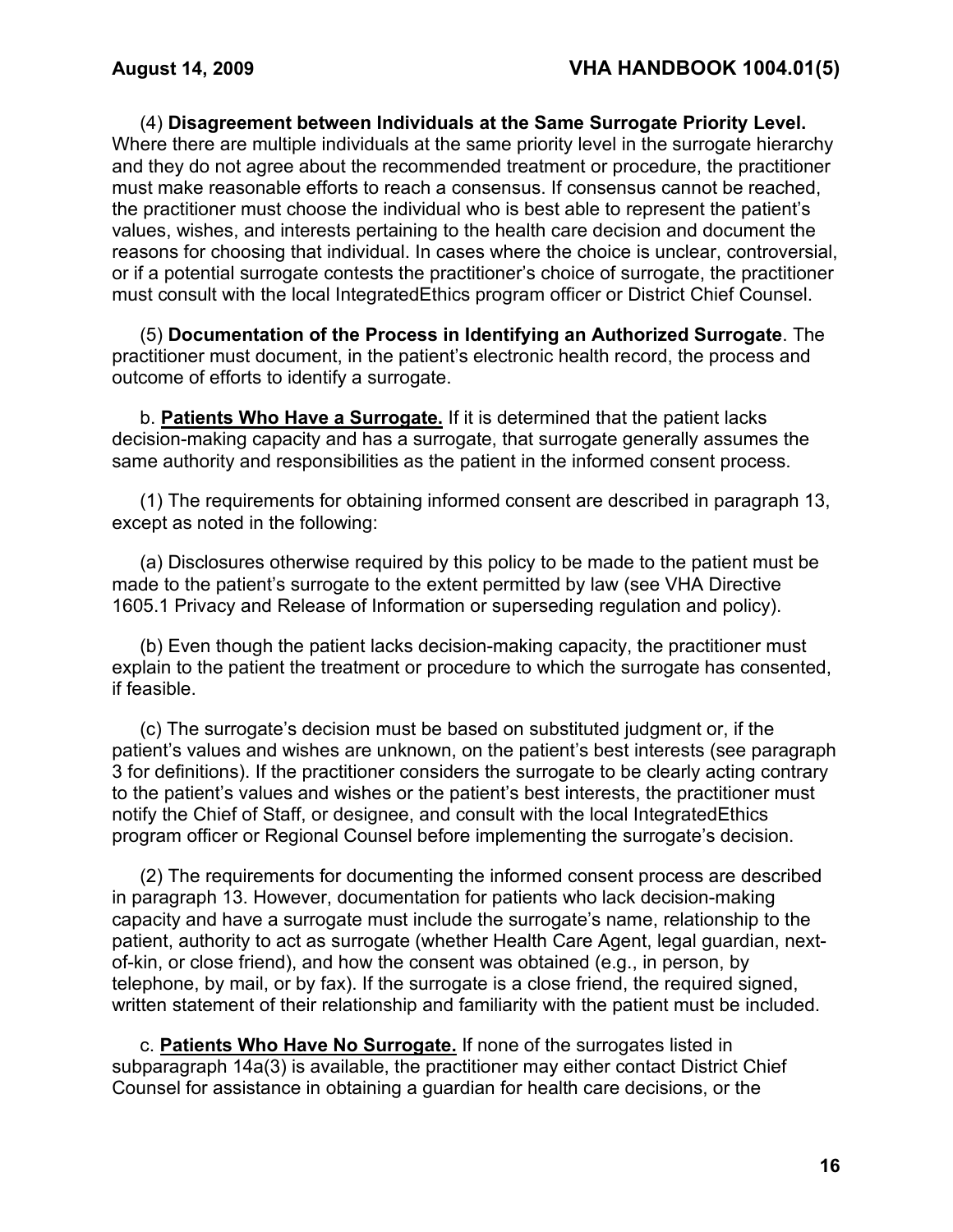practitioner may implement the following procedures in this paragraph that set out an alternative process for decision-making on behalf of patients who have no surrogate.

(1) **Treatments and Procedures That Do Not Require Signature Consent.** Medically-appropriate treatments and procedures that do not require signature consent may be performed in accordance with the following procedures, provided the procedures are low-risk and are within broadly-accepted standards of medical practice.

(a) The decision to provide a treatment or procedure must be based on substituted judgment or, if the patient's specific values and wishes are unknown, on the patient's best interests. If there is doubt regarding whether a treatment or procedure is consistent with the patient's values, wishes, or best interests, the practitioner must consult with the local IntegratedEthics program or Regional Counsel.

(b) Even if the patient lacks decision-making capacity, the practitioner must, where reasonable, attempt to explain the nature and purpose of the proposed treatment or procedure to the patient. The practitioner must indicate, in the patient's electronic health record, whether it was possible to communicate with the patient and if the patient appeared to understand the explanation.

(c) The practitioner must sign and date a progress note in the patient's electronic health record that describes the treatment or procedure and its indications.

(d) Treatment must not be provided indefinitely without review of the treatment plan at least every 6 months by the attending practitioner of record and the Service Chief, or designee, to ensure that clinical objectives are being met and the treatment plan is in the best interests of the patient. The attending of record and Service Chief must indicate their approval of the treatment plan in writing in the patient's electronic health record.

(2) **Treatments and Procedures That Require Signature Consent.** In addition to all of the procedures listed in subparagraph 14c(1), for medically appropriate treatments and procedures that require signature consent but do not involve the withholding or withdrawal of life-sustaining treatment, the attending physician and Service Chief, or designee, must indicate their approval of the treatment decision in an addendum to the practitioner's progress note documenting the treatment or procedure and its indication(s) in the patient's electronic health record (see subpar. 13c(2)). *NOTE: Procedures for withholding or withdrawal of life-sustaining treatment for patients who have no surrogate are described in VHA Handbook 1004.03.* 

## **15. CONSENT IN SPECIAL SITUATIONS**

#### a. **Medical Emergencies**

(1) In medical emergencies the patient's consent is implied by law. The practitioner may provide necessary medical care in emergency situations without the patient's or surrogate's express consent when all of the following conditions are met: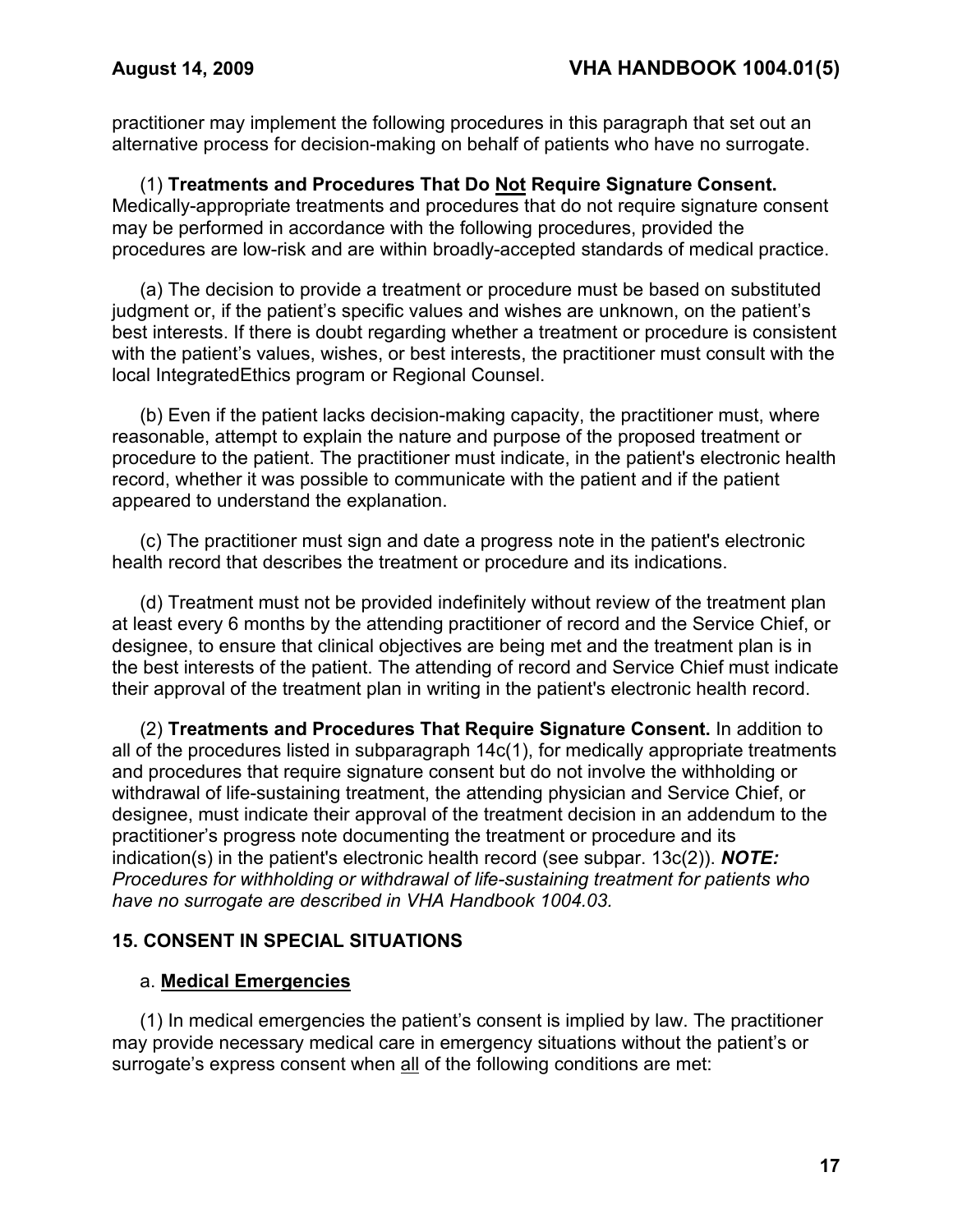(a) Immediate medical care is necessary to preserve life or avert serious impairment of the health of the patient; and

(b) The patient is unable to consent; and

(c) The patient has no surrogate, or the practitioner determines that waiting to obtain consent from the patient's surrogate would increase the hazard to the life or health of the.

(2) In a medical emergency, reasonable attempts to contact the patient's surrogate must be made as promptly as possible, before or after treatment is begun, to explain the nature of the treatment or procedure, the indications, and the expected outcome. The patient's previously stated wishes (e.g., Life-Sustaining Treatment plan and orders, verbal, advance directive) must be followed to the extent that they are known and are applicable to the current situation.

(3) When the patient's consent is not obtained due to the emergency exception:

(a) The practitioner must date and sign a progress note in the patient's electronic health record documenting the:

1. Patient's inability to provide consent;

2. Imminent danger to the health of the patient,;

3. Decision to undertake a particular treatment or procedure, and its rationale; and

4. Attempts that were made to identify and contact a surrogate.

(b) Whenever, due to the emergency exception, a treatment or procedure that requires signature consent has been provided without obtaining the patient's or surrogate's signature consent, the Service Chief must be notified and must review the record to verify that the emergency exception to obtaining signature consent has been appropriately applied. The Service Chief must document their review by either cosigning or writing an addendum to the progress note.

b. **Forced Administration of Psychotropic Medication.** The following represents the minimum in procedural constitutional due process protections afforded to patients by Federal courts. Because some states mandate more extensive procedural due process, VA personnel need to contact District Chief Counsel to determine if further protections are mandatory in their state. In addition, VA must follow state law regarding the forced administration of psychotropic medications in the context of involuntary commitments*.* In the case of involuntarily committed patients where the forced administration of psychotropic medication is against the will of a patient (or the surrogate does not consent), the following procedural protections must be provided: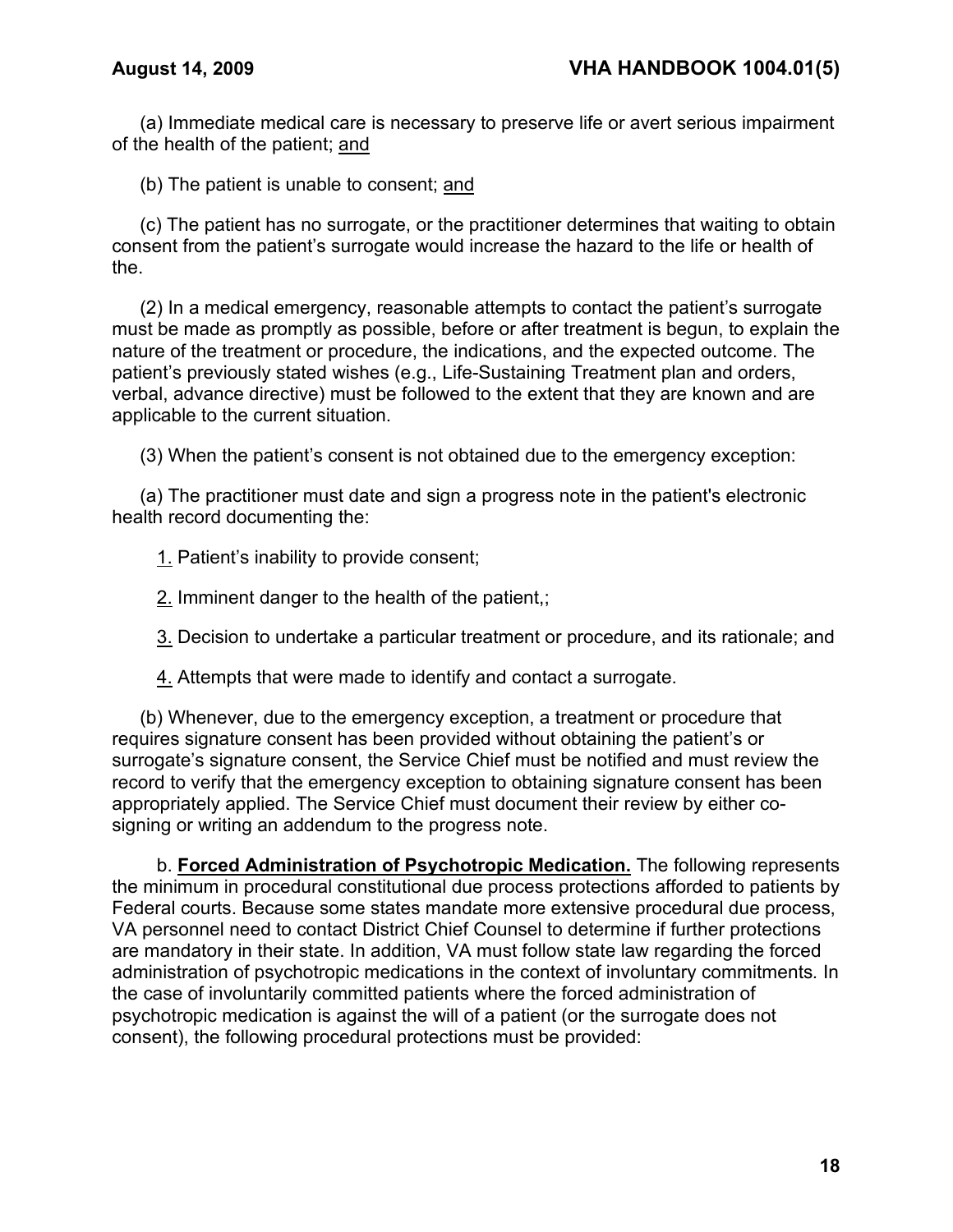(1) The patient (or surrogate) must be allowed to consult with independent specialists, legal counsel, or other interested parties = concerning treatment with psychotropic medication.

(2) Any recommendation to administer or continue psychotropic medication against the patient's wishes (or surrogate's wishes), must be reviewed by a multi-disciplinary committee appointed by the Facility Director for this purpose. That committee must include a psychiatrist or a physician experienced in prescribing psychotropic medications and managing serious mental illness. The committee functions as the patient's advocate and may not include members of the primary treatment team. The committee must submit its findings and recommendations in a written report to the Facility Director. The Facility Director must review the committee's recommendations and may concur, non-concur, or consult District Chief Counsel. The Facility Director's decision must be documented in the patient's electronic health record. Administration of psychotropic medications contrary to the patient's (or surrogate's) wishes may only be undertaken with the concurrence of the Facility Director.

(3) Continued therapy with psychotropic medication must be formally reviewed by the prescribing practitioner every 30 days and the results of the review documented in the patient's electronic health record.

(4) The patient, surrogate, or a representative on the patient's behalf may appeal the psychotropic medication treatment decision to a court of appropriate jurisdiction. The patient and surrogate, if applicable, must be informed of the right to appeal the decision.

(5) The practitioner must document compliance with these procedures in the patient's electronic health record.

#### c. **Consent for Collection and Release of Evidentiary Information and Material(s)**

(1) When a patient who is suspected of criminal wrongdoing or who is the victim of a suspected crime presents for medical care at a VHA facility, the patient may undergo two types of treatments or procedures. The different purposes, risks and benefits associated with each of the two processes require that informed consent be obtained and documented separately for the medical evaluation and the forensic examination. The processes are:

(a) Treatments or procedures that are designed to address the patient's specific medical and mental health needs, and

(b) A forensic examination to obtain all possible historical and physical evidence related to the suspected or alleged criminal wrongdoing.

(2) Informed consent for medical treatments and procedures must be obtained according to the informed consent process delineated in paragraph 13 of this Handbook.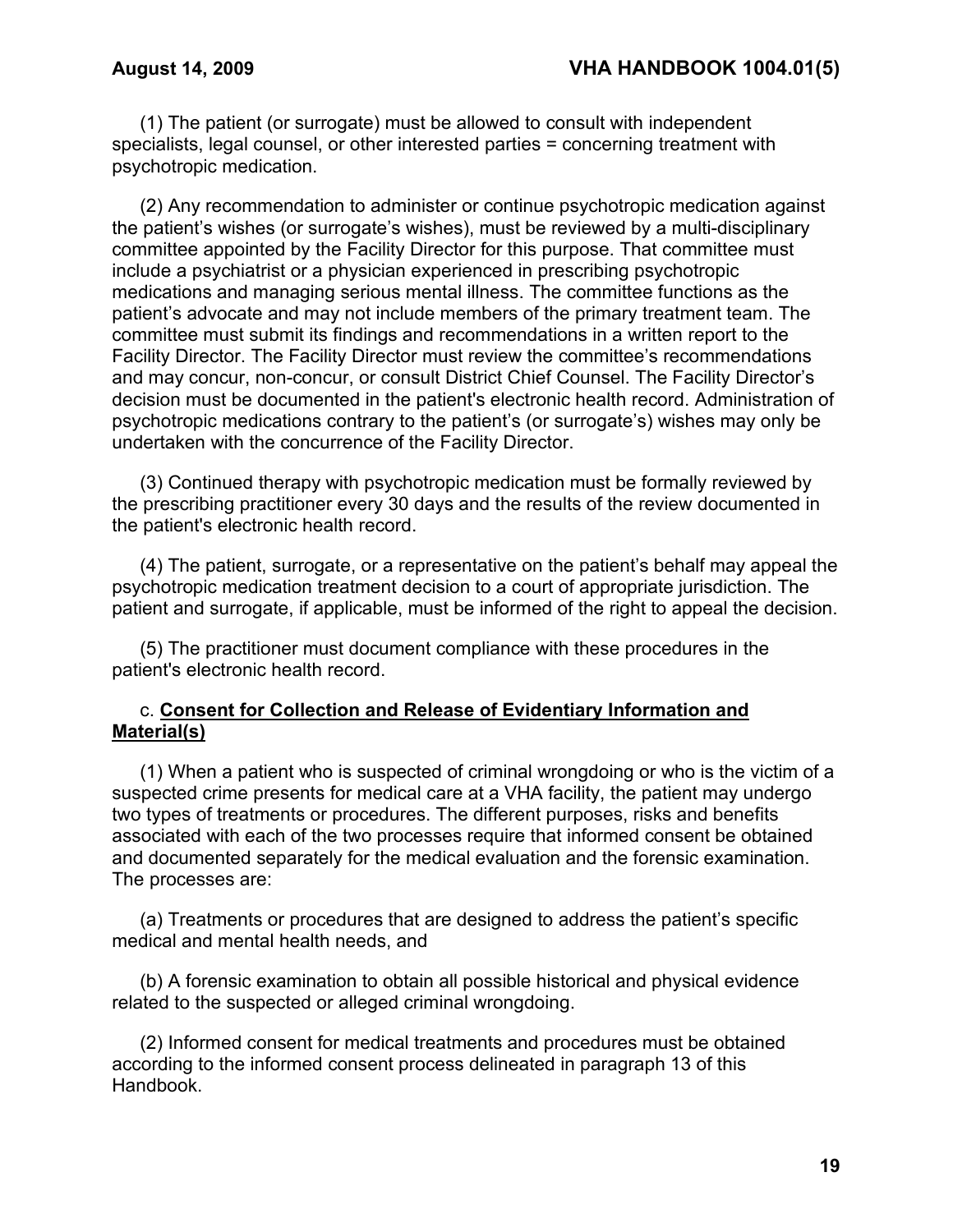(a) A separate signature informed consent is required to perform a forensic exam on a patient. Forensic examination includes collection of information and materials for the purpose of gathering legal evidence (e.g., rape kit). Evidentiary information or materials may be procured through history taking, physical examination, laboratory or diagnostic studies, medical assessment and care plan documentation, prescriptions, and follow-up to care related to the initial forensic evaluation.

(b) Informed consent to an examination for evidentiary collection needs to be obtained by a practitioner trained in conducting forensic evidentiary examinations. *NOTE: State law may limit the confidentiality of a suspected criminal's or alleged victim's health record. Patients suspected of criminal wrongdoing or alleged victims must, as part of the informed consent discussion, be made aware of the applicable limits to confidentiality in their state. Consult with District Chief Counsel as appropriate.*

(3) Because forensic examination is not necessary to preserve a patient's life or avert serious impairment to the patient's health, the practitioner must always obtain signature informed consent for the forensic examination. The emergency exception does not apply to forensic examination.

(4) If the patient is unable to provide signature informed consent because the patient lacks decision making capacity, procedures to identify an authorized surrogate and appropriate procedures for obtaining signature informed consent for patients without decision-making capacity must be followed (see par. 14).

(5) If there is concern that the surrogate is acting contrary to the patient's stated wishes or best interests for any reason, or if there is suspicion that the surrogate is a party to abuse or neglect of the patient, refer to procedures for reporting and consultation in subparagraph 14b(1)(c).

(6) The patient has the right to accept or refuse any aspect of the medical treatment or forensic evidentiary examination, which may include:

(a) Examination for the presence of injuries.

(b) Evidence of assault, evidence of sexual assault, and collection of physical evidence.

(c) Photographs of injuries. VA Form 10-3203, Consent for Use of Picture and/or Voice, must be used if the pictures are not being used for treatment purposes.

(d) Further examination and collection as provided for by state law.

(7) Refusal of the forensic examination for evidence is not grounds for denial of medical treatment for injuries or appropriate testing for medical care. Refusal of any recommended treatment or procedure must be documented in the patient's electronic health record and those treatments or procedures must not be provided. *NOTE: Patients may opt to have forensic evidence collected anonymously and decide at a later*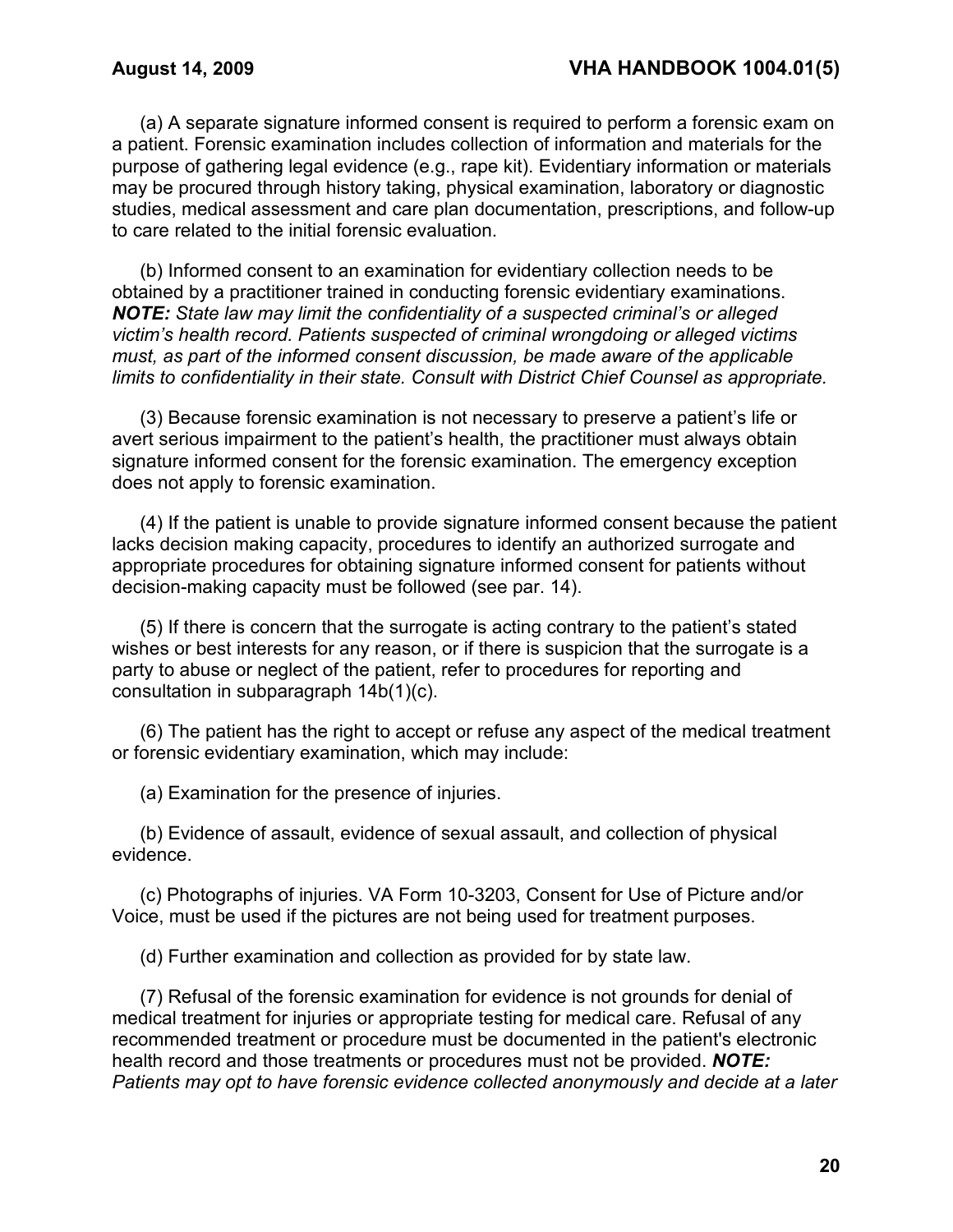*date whether or not to cooperate with law enforcement. Consult with District Chief Counsel regarding state laws.*

(8) Specific conditions must be met before evidentiary information or materials may be disclosed without the patient's (or surrogate's) consent for use in legal proceedings (see VHA Directive 1605.1). *NOTE: Requirements may differ depending on whether the information was obtained for treatment purposes, or as part of a forensic examination. Consult with District Chief Counsel regarding state laws.*

(9) Evidentiary material must be collected, retained, and safeguarded according to VA Handbook 0730.

### d. **Consent for Disclosure of Title 38 United States Code (U.S.C.) Section 7332- Protected Information**

(1) VA-generated records that reveal the identity, diagnosis, prognosis, or treatment of VA patients related to drug abuse, alcoholism or alcohol abuse, infection with HIV infection, or sickle cell anemia must be kept confidential (including the fact that an HIV test was conducted or the positive or negative results of HIV testing).

(2) This information may only be disclosed when specifically authorized, in writing, by the patient, patient's legal guardian, or patient's personal representative (including a health care agent designated in a Durable Power of Attorney for Health Care of a patient who lacks decision-making capacity), or disclosed under additional circumstances outlined in VHA Directive 1605.01, Privacy and Release of Information, including to the patient's surrogate when the patient lacks decision-making capacity and the practitioner deems the information necessary for the surrogate to make an informed decision regarding the patient's treatment. Unauthorized release of any confidential information, such as HIV test results, may result in criminal penalties or substantial fines. *NOTE: For questions refer to VHA Directive 1605.01 and consult the local Privacy Officer or District Chief Counsel.*

#### e. **Consent for Testing of a Source Patient after an Occupational Exposure**

(1) When an employee is inadvertently exposed to a patient's bodily fluids, tissues, or excretions (e.g., blood, urine, sweat, saliva, pus, fecal matter) there may be transmission of infectious pathogens (e.g., HIV, Hepatitis C, Hepatitis B, MRSA), contaminants (e.g., radiated isotopes), toxins, or other agents. When such an occupational exposure occurs, optimal treatment for the employee may depend upon the source patient's medical condition(s). Testing to determine the source patient's medical condition(s) may only be performed with the source patient's (or surrogate's) explicit informed consent and that consent must be documented according to procedures as outlined in subparagraph 13c. Source patients have the right to refuse testing or procedures requested for the purposes of diagnosis or treatment of employees who have experienced an occupational exposure.

(2) Informed consent for source patient testing may only be obtained after the occupational exposure has occurred. Consent may not be obtained prospectively, i.e.,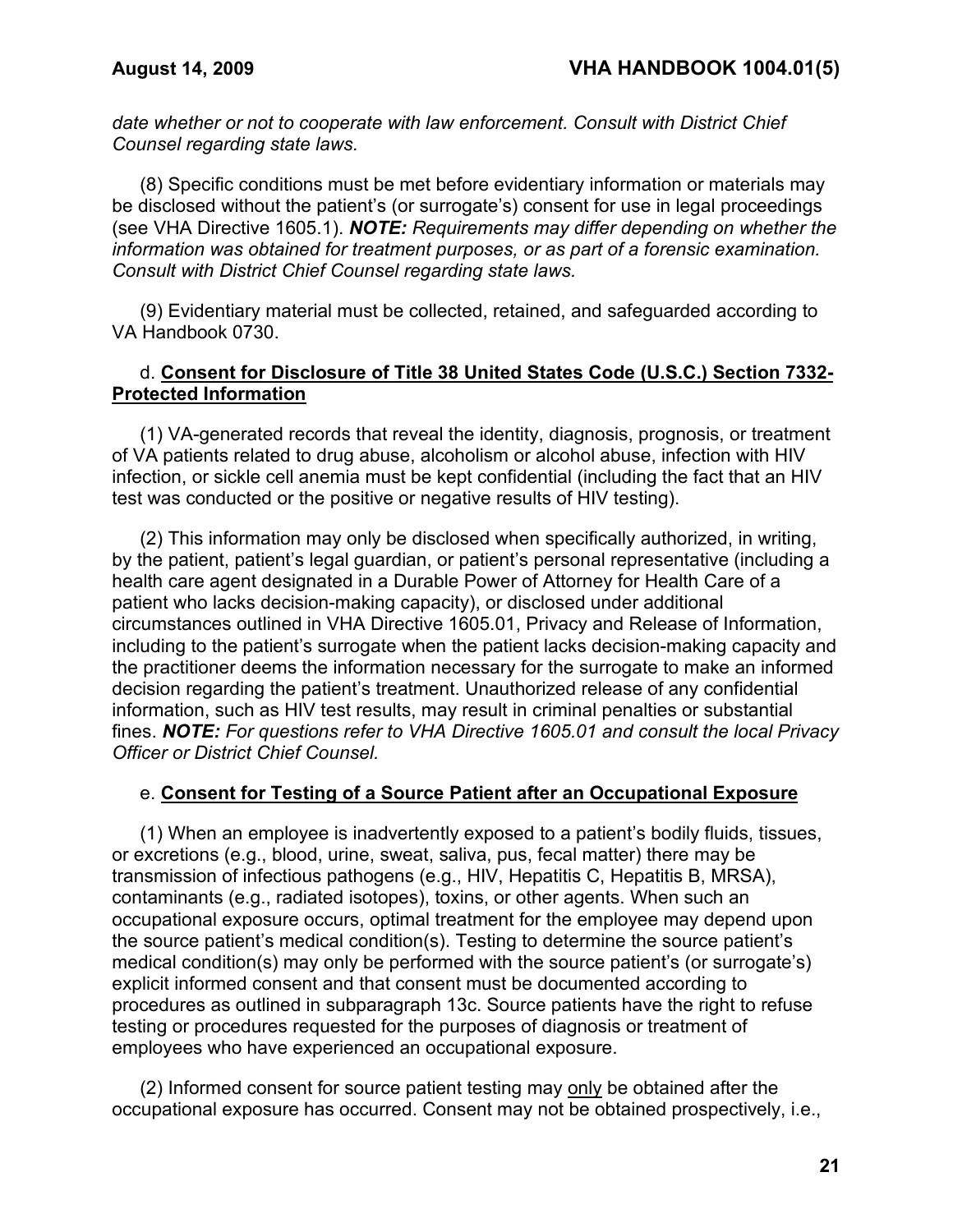in case of a hypothetical or potential occupational exposure. For example, prior to a surgical procedure, patients may not be asked to provide consent to undergo Hepatitis C testing that might be needed if a member of the surgical team experiences a needlestick injury during the upcoming surgical procedure.

(3) To prevent coercion or undue influence on the source patient, informed consent for testing of a source patient after an occupational exposure must be performed by an employee who does not have a personal relationship with the exposed employee (e.g., friend, family member, former spouse) and, whenever possible, by an employee who is not professionally related to the employee or the patient. The exposed employee may never seek consent from the source patient without incurring consequences.

## f. **Consent for Treatments or Procedures Delivered Using Telehealth**

(1) For most treatments or procedures that are delivered using telehealth, oral informed consent is sufficient. Signature consent is required for treatments or procedures delivered via telehealth if and only if the treatment or procedure meets one or more of the criteria listed in subparagraph 13c(2)(a), or is listed on the following website: [https://vaww.ethics.va.gov/docs/policy/signatureconsent.pdf.](https://vaww.ethics.va.gov/docs/policy/signatureconsent.pdf) *NOTE: This is an internal VA website and is not available to the public.*

(2) Regardless of whether informed consent for the telehealth treatment or procedure requires signature consent, the practitioner must ensure that the patient is informed about:

(a) The likely differences between receiving care delivered using telehealth technologies and face-to-face care, and

(b) That patients are free to choose among available comparable treatments or procedures that use telehealth and those that do not.

*NOTE: Signature consent for research on the use of telehealth modalities or technologies is required according to existing VHA policies as noted in paragraph 4d.*

#### **16. REFERENCES**

a. Title 38 U.S.C. § 7331, 7332, and 7333.

b. Title 38 CFR §16 and 17.32.

- c. Title 29 CFR § 1910.1030.
- d. VA Handbook 0730.
- e. VHA Handbook 1004.02.
- f. VHA Handbook 1004.03(1).
- g. VHA Handbook 1004.05.